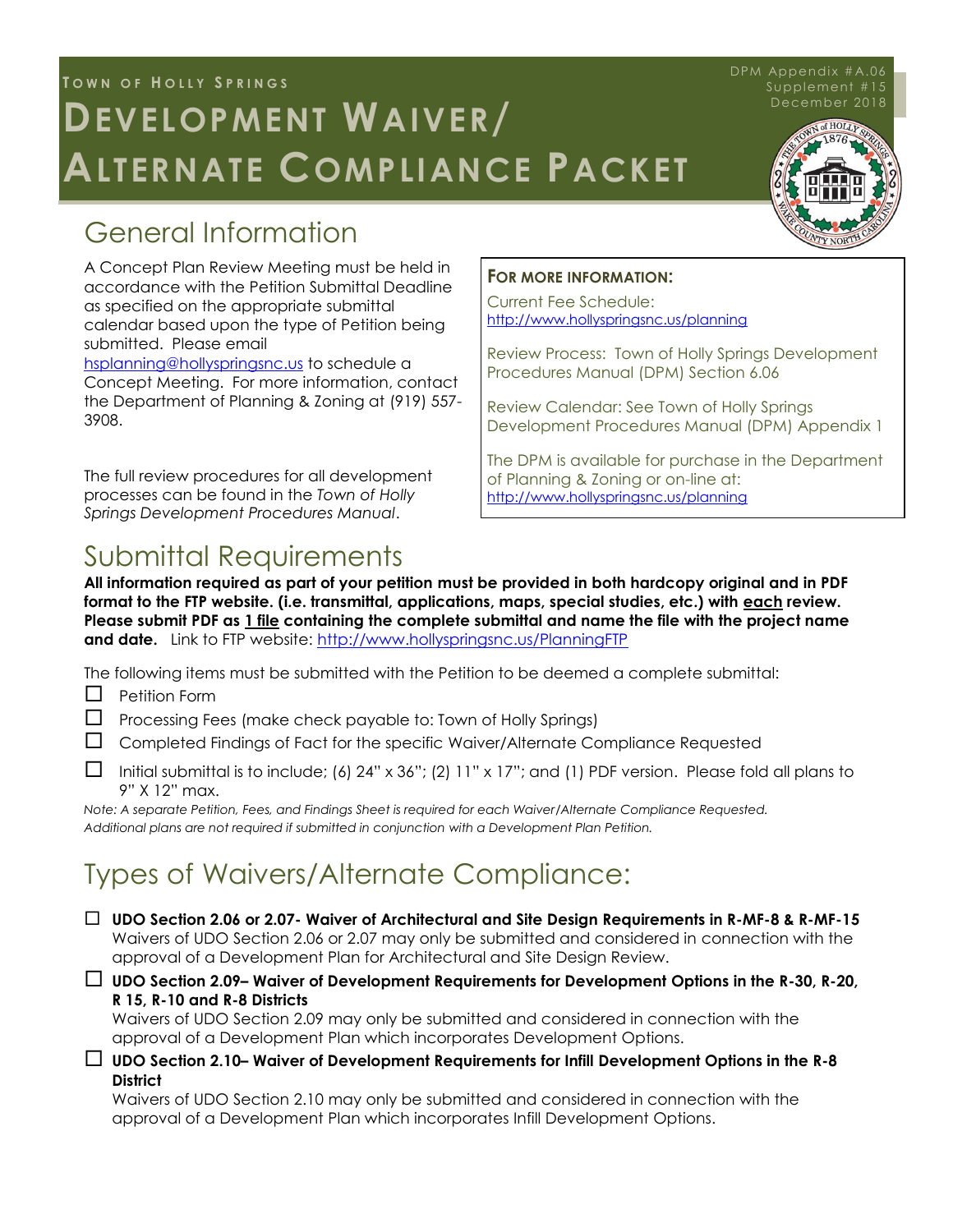**UDO Section 3.03- Alternate Compliance with Architectural and Site Design Requirements in TV**  Waivers of UDO Section 3.03 may only be submitted and considered in connection with either a petition for zoning map change or as part of a Development Plan for Architectural and Site Design Review.

#### **UDO Section 3.03- Waiver of Development Standards in TV**

Waivers of UDO Section 3.03 may only be submitted and considered in connection with either a petition for zoning map change or as part of a Development Plan for Architectural and Site Design Review.

 **UDO Section 3.08- Alternate Compliance with Architectural and Site Design Requirements in LB, CB, OR, GB**

Waivers of UDO Section 3.08 may only be submitted and considered in connection with either a petition for zoning map change or as part of a Development Plan for Architectural and Site Design Review.

 **UDO Section 4.05- Alternate Compliance with Architectural and Site Design Requirements in BT, RT, IT** Waivers of UDO Section 4.05 may only be submitted and considered in connection with either a petition for zoning map change or as part of a Development Plan for Architectural and Site Design Review.

**UDO Section 7.01- Alternate Landscape Plan Approval**

 $\Box$  Alternate Compliance with UDO Section 7.01 may only be submitted and considered in connection with either a Development Plan for Architectural and Site Design Review, as part of a Development Plan for Development Options, or as part of a Master Plan or Preliminary Plan for a subdivision. **UDO Section 7.01- Waiver of Required Tree Preservation Requirements**

Waivers of UDO Section 7.01. J may only be submitted and considered in connection with a petition for a Development Plan for Architectural and Site Design Review, as part of a Development Plan for Development Options, as part of a Master Plan or Preliminary Plan for a subdivision.

#### **UDO Section 7.03- Waiver of Sign Regulations**

Waivers of UDO Section 7.03 may only be submitted and considered in connection with either a petition for zoning map change, as part of a Development Plan for Architectural and Site Design Review, as part of a Development Plan for Development Options, or as part of a Master Plan or Preliminary Plan for a subdivision.

# **UDO Section 7.04- Reduction in the Number of Required Off-Street Parking Spaces**

Requests for a Reduction in Off-Street Parking of UDO Section 7.04 may only be submitted and considered in connection with a Development Plan for Architectural and Site Design Review.

#### **UDO Section 7.04- Waiver of Off-Street Parking Regulations**

Waivers of UDO Section 7.04 may only be submitted and considered in connection with either a petition for zoning map change, as part of a Development Plan for Architectural and Site Design Review, or as part of a Master Plan or Preliminary Plan for a subdivision.

#### **UDO Section 7.05- Waiver of Off-Street Loading Regulations**

Waivers of UDO Section 7.05 may only be submitted and considered in connection with either a petition for zoning map change, as part of a Development Plan for Architectural and Site Design Review, or as part of a Master Plan or Preliminary Plan for a subdivision.

#### **UDO Sections 7.06, 7.07, or 7.08- Waiver of Lot Design and Public Place Reservation, Street Design and Right-of-Way Reservation, or Utility Design and Reservation**

Waivers of UDO Section 7.06, 7.07, or 7.08 (excluding UDO Section 7.06D.4.e – refer to Modifications and Waivers to Riparian Buffer Regulations) may be submitted and considered in connection with the approval of a development petition as set forth in UDO Section 9.09 – Decision Matrix

#### **UDO Section 7.09- Waiver of Pedestrian Circulation & Vehicular Area Design Requirements** Waivers of UDO Section 7.09 may only be submitted and considered in connection with either a petition for zoning map change, as part of.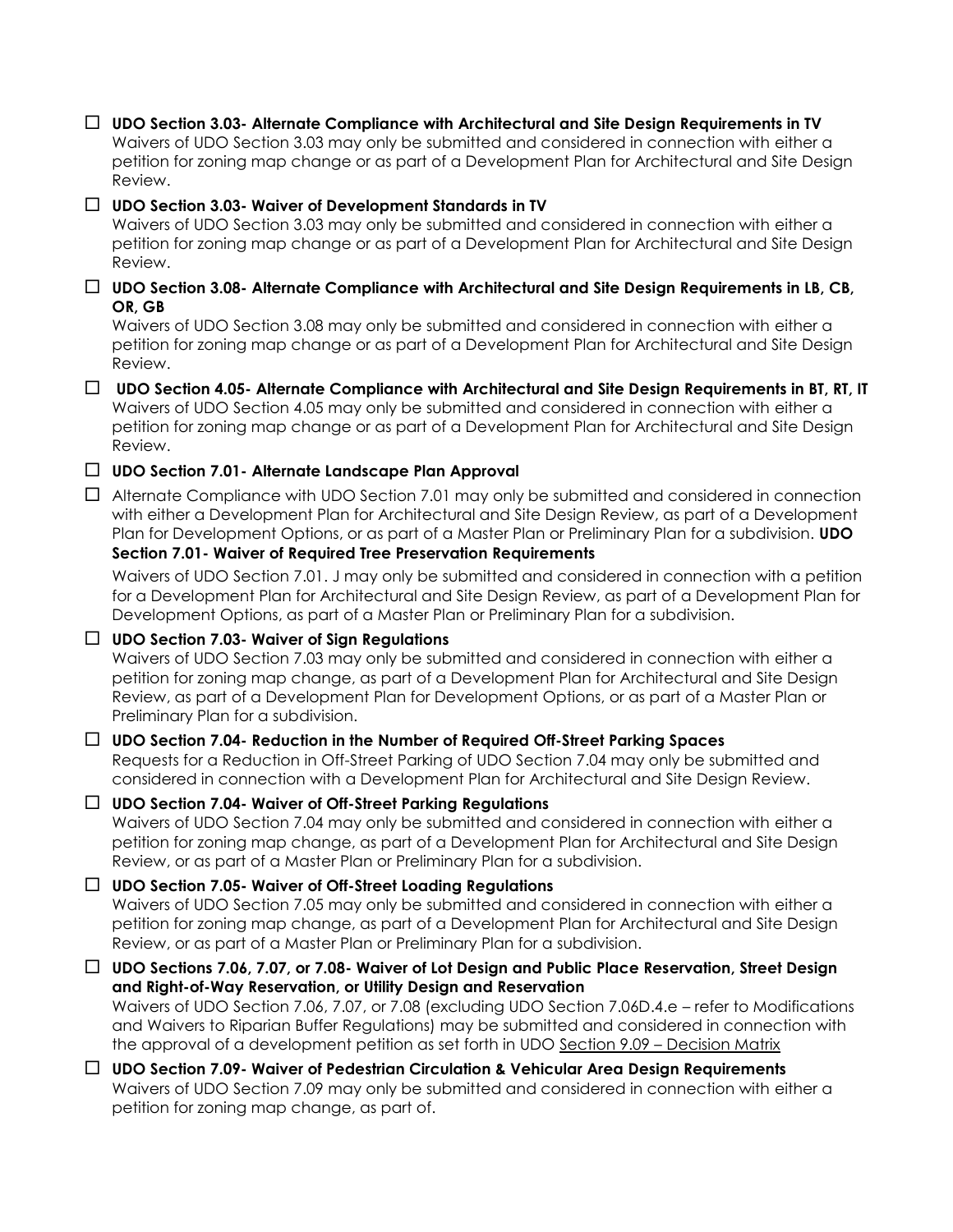#### **UDO Sections 9.05, B.- Waiver of Platting, Project Construction Drawing Approval, Recombination and Vacation Procedures**

Waivers of UDO Section 9.05, B., 12., may be submitted and considered in connection with the approval of a development petition as set forth in UDO Section 9.09 - Decision Matrix.

#### **DPM Section 1- Waiver of Voluntary Annexation**

Waivers of DPM Section 1 may be submitted and considered in connection with a petition for a Planned Unit Development Master Plan; a Master Plan or Preliminary Plan for a subdivision; a Development Plan for Architectural and Site Design Review; a Final Plat; or a Minor Subdivision.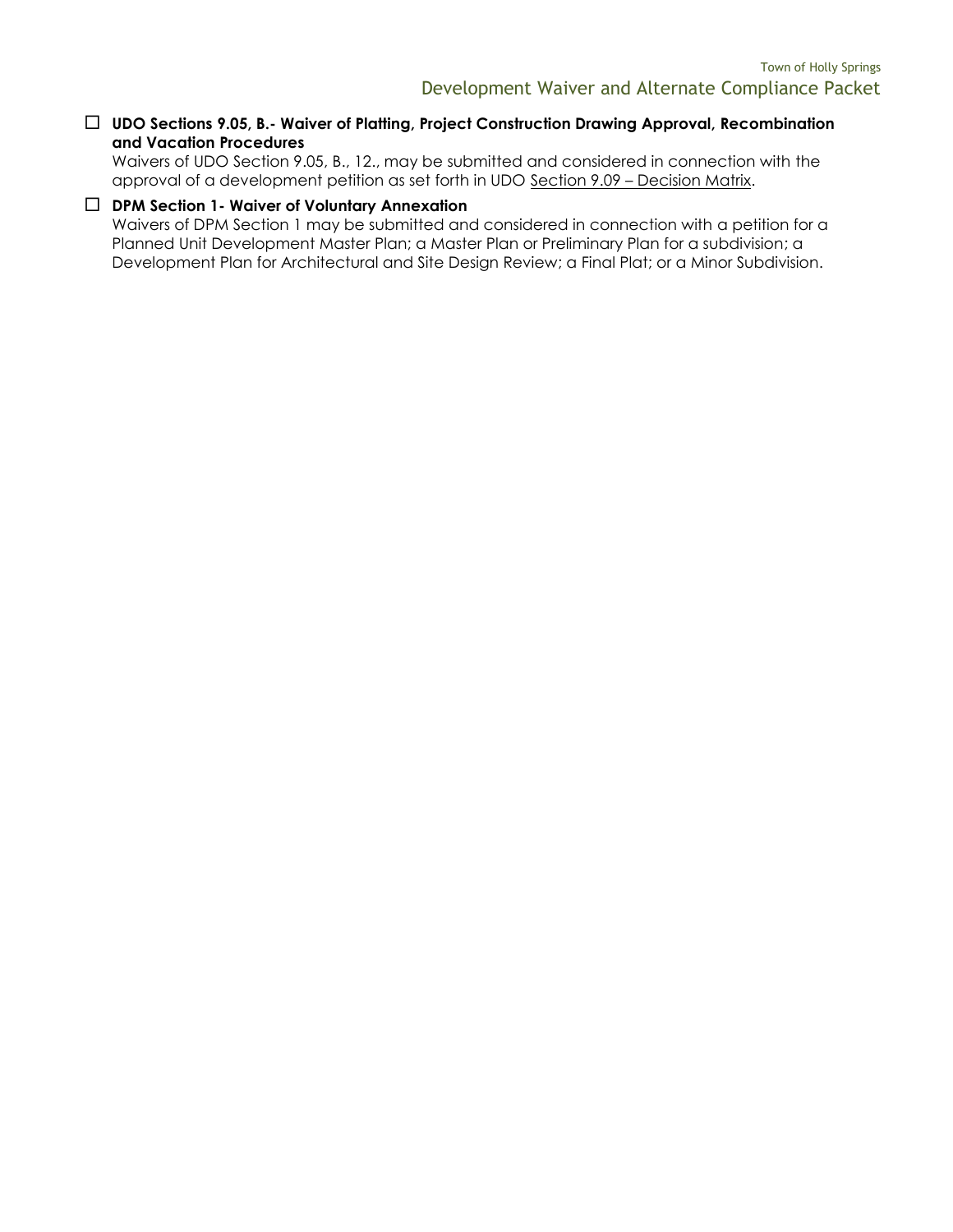

**Town of Holly Springs** 128 S. Main Street P.O. Box 8 Holly Springs, NC 27540

Department of Planning & Zoning 919.557.3908 www.hollyspringsnc.us/planning

Department of Engineering 919.557.3938 www.hollyspringsnc.us/engineering

Department of Parks & Recreation 919.557.3930 www.hollyspringsnc.us/parks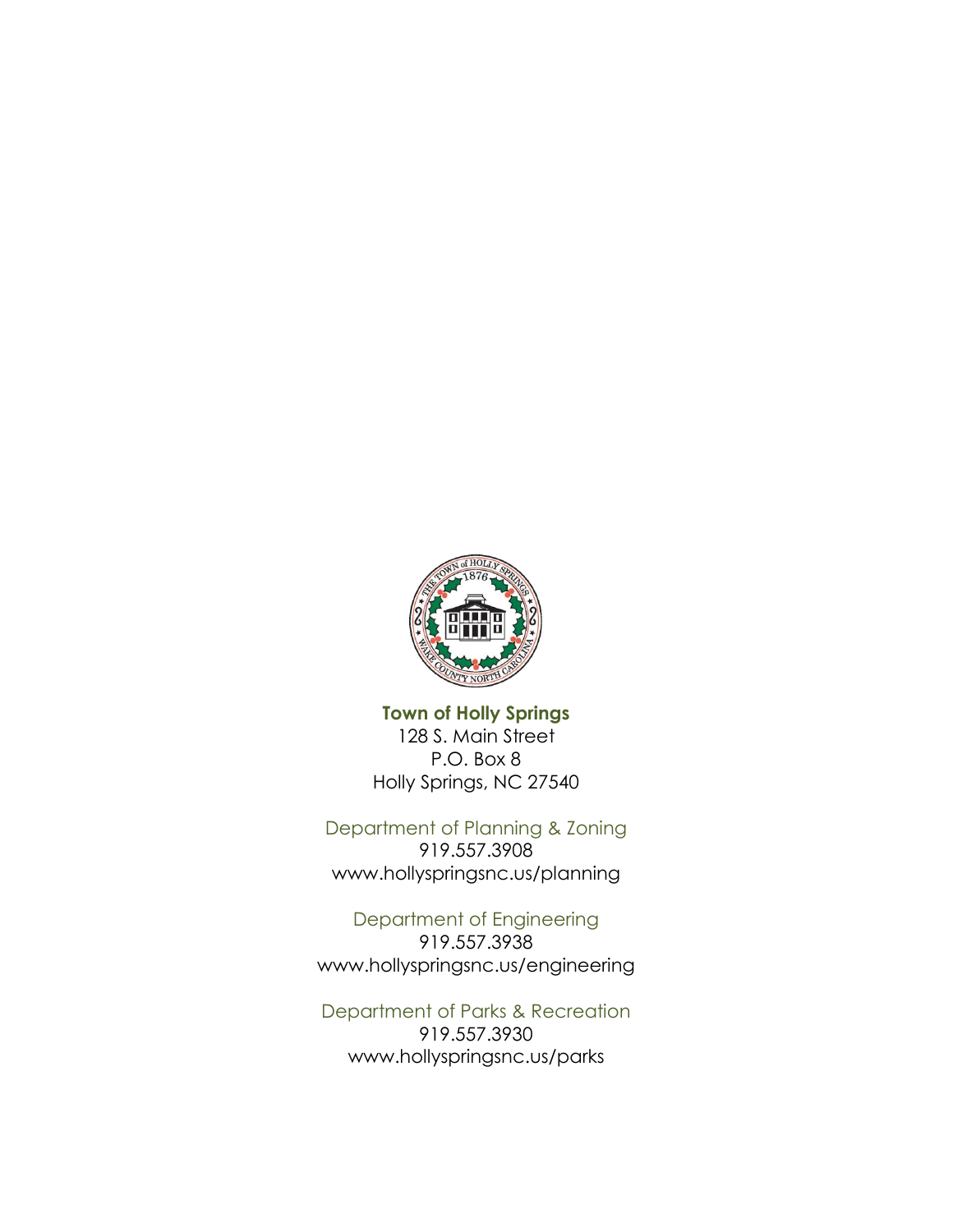#### I A I V F R / *I* Development Waiver Waiver Compliance Packet Complete Complete Complete Complete Complete Complete Complete Com<br>Packet Complete Complete Complete Complete Complete Complete Complete Complete Complete Complete Complete Comp **T O W N O F H O L L Y S P R I N G S WAIVER/ALTERNATE COMPLIANCE PETITION**

The current Filing Fees can be found on-line in the Town of Holly Springs Fee Schedule: www.hollyspringsnc.us/planning

#### **Waiver/Alternate Compliance Type** (check one)

- $\Box$  UDO Section 1.23 Request for Incentives for the Preservation, Rehabilitation, or Adaptive Reuse of Historic Structures
- $\Box$  UDO Section 2.06 or 2.07- Waiver of Architectural and Site Design Requirements in R-MF-8 & R-MF-15
- $\Box$  UDO Section 2.09– Waiver of Development Requirements for Development Options in the R-30, R-20, R 15, R-10 and R-8 Districts
- UDO Section 2.10– Waiver of Development Requirements for Infill Development Options in the R-8 District
- $\Box$  UDO Section 3.03- Alternate Compliance with Architectural and Site Design Requirements in TV
- $\Box$  UDO Section 3.03- Alternate Compliance with Development Standards in TV
- $\Box$  UDO Section 3.08- Alternate Compliance with Architectural and Site Design Requirements in LB, CB, OR, GB
- UDO Section 4.05- Alternate Compliance with Architectural and Site Design Requirements in BT, RT, IT
- $\Box$  UDO Section 7.01- Alternate Landscape Plan Approval
- $\Box$  UDO Section 7.01- Waiver of Required Tree Preservation Requirements
- $\Box$  UDO Section 7.03- Waiver of Sign Regulations
- $\Box$  UDO Section 7.04- Reduction in the Number of Required Off-Street Parking Spaces
- $\Box$  UDO Section 7.04- Waiver of Off-Street Parking Regulations
- $\Box$  UDO Section 7.05- Waiver of Off-Street Loading Regulations
- UDO Sections 7.06, 7.07, or 7.08- Waiver of Lot Design, Street Design, or Utility Design
- UDO Section 7.09- Waiver of Pedestrian Circulation & Vehicular Area Design Requirements
- UDO Sections 9.05, B.- Waiver of Platting, Project Construction Drawing Approval, Recombination and Vacation **Procedures**
- □ DPM Section 1- Waiver of Voluntary Annexation

#### **Project Information**

Identify the project associated with this Waiver/Alternate Compliance request

Associated Project Name: Associated Project Number:

#### **Waiver/Alternate Compliance Request**

Specific Request: (provide additional sheets if necessary)

#### **Contact Information**

#### **Waiver/Alternate Compliance Contact**

| Name                                                                                           | Company |       |     |
|------------------------------------------------------------------------------------------------|---------|-------|-----|
| Mailing Address                                                                                |         |       |     |
| City                                                                                           |         | State | LID |
| Telephone #                                                                                    | E-Mail  |       |     |
| How would you like to receive staff review comments? $\square$ E-Mail $\square$ US Mail        |         |       |     |
| How would you like to receive Official Action Notices? $\Box$ E-Mail $\Box$ US Mail- Certified |         |       |     |



DPM Appendix #A.06

| For DPZ Use only   |
|--------------------|
| Project $#$ $\_\_$ |
| Fees Paid: \$      |
| Date Received:     |
|                    |
|                    |
|                    |
|                    |
|                    |

 $\Box$  Initial  $\Box$ Revised  $\Box$  Final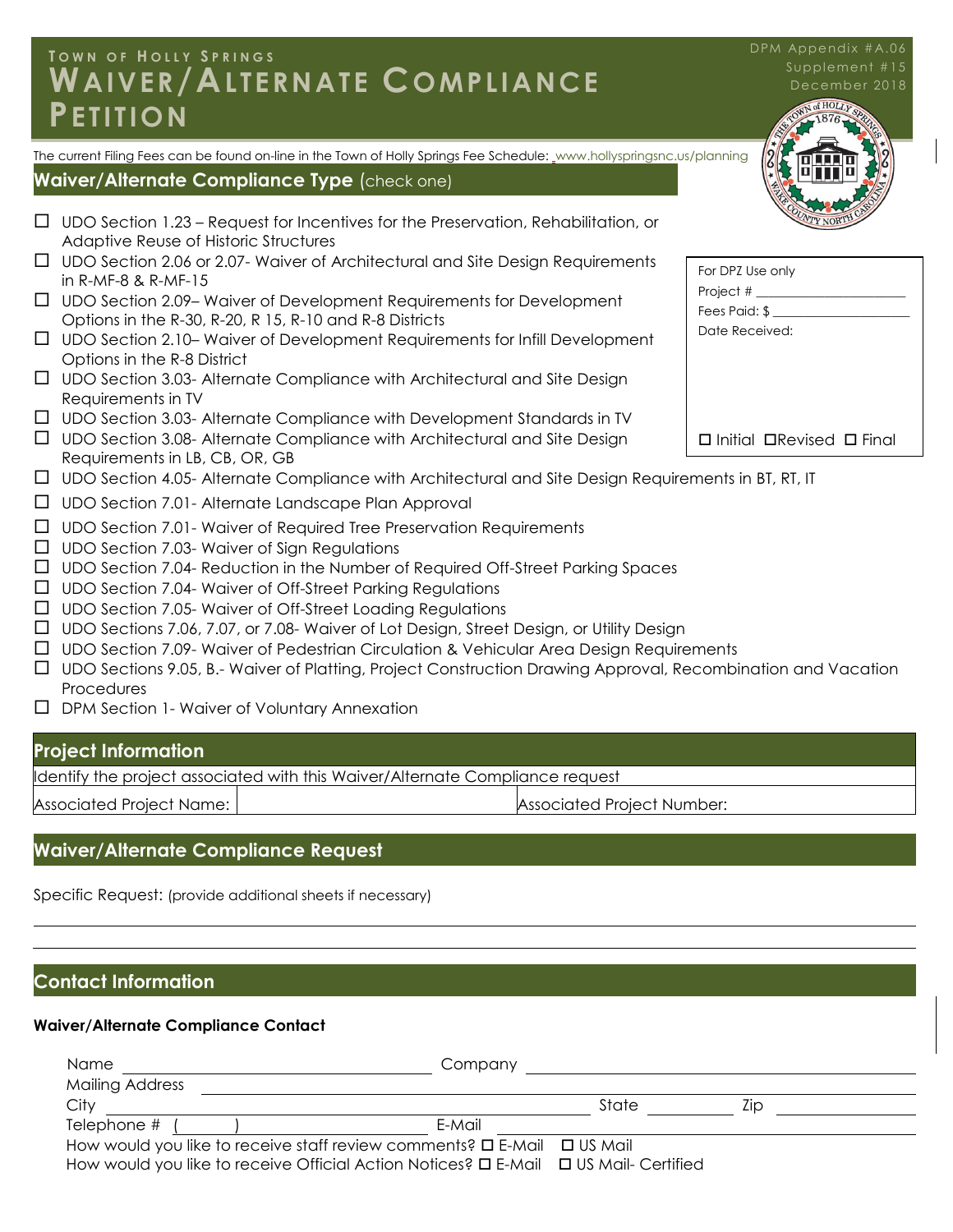#### Town of Holly Springs **U D O S E C T I O N 1 . 2 3 – R E Q U E S T F O R I N C E N T I V E S F O R T H E P R E S E R V A T I O N ,** REHABILITATION, OR ADAPTIVE REUSE OF HISTORIC STRUCTURES<br>— **T O W N O F H O L L Y S P R I N G S FI N D I N G S O F F A C T**

Please print responses in blue or black ink or typewrite.

A project seeking to use incentives shall demonstrate how preservation, rehabilitation, or adaptive reuse of historic structures will be achieved. The determination of the request for incentives shall only be granted only upon making the following findings:

## **Findings of Fact**

- (1) **The requested incentives will significantly preserve the historic materials, features, and/or spatial relationships that characterize the historic structure;**
- Project  $#$   $\_\_$ Date Received:

 $\square$  Initial  $\square$ Revised  $\square$  Final

For DPZ Use only

(2) **The requested incentives are the appropriate methods to ensure the long-term preservation of the historic structure;**

(3) **The preservation, rehabilitation, or adaptive reuse of the historic structure is consistent with the intent of the Comprehensive Plan;**

(4) **The preservation, rehabilitation, or adaptive reuse of the historic structure is consistent with the intent and purpose of this UDO.**

# **Certificate of Completion**

I certify that all information presented in this petition is accurate to the best of my knowledge and belief.

Signature: \_\_\_\_\_\_\_\_\_\_\_\_\_\_\_\_\_\_\_\_\_\_\_\_\_\_\_\_\_\_\_\_\_\_\_\_\_\_\_\_\_\_\_\_\_\_\_\_\_\_\_\_\_\_\_\_\_\_\_\_\_ Date: \_\_\_\_\_\_\_\_\_\_\_\_\_\_\_\_\_\_\_\_\_\_\_

December 2018 DPM Appendix #A.06 Supplement #15

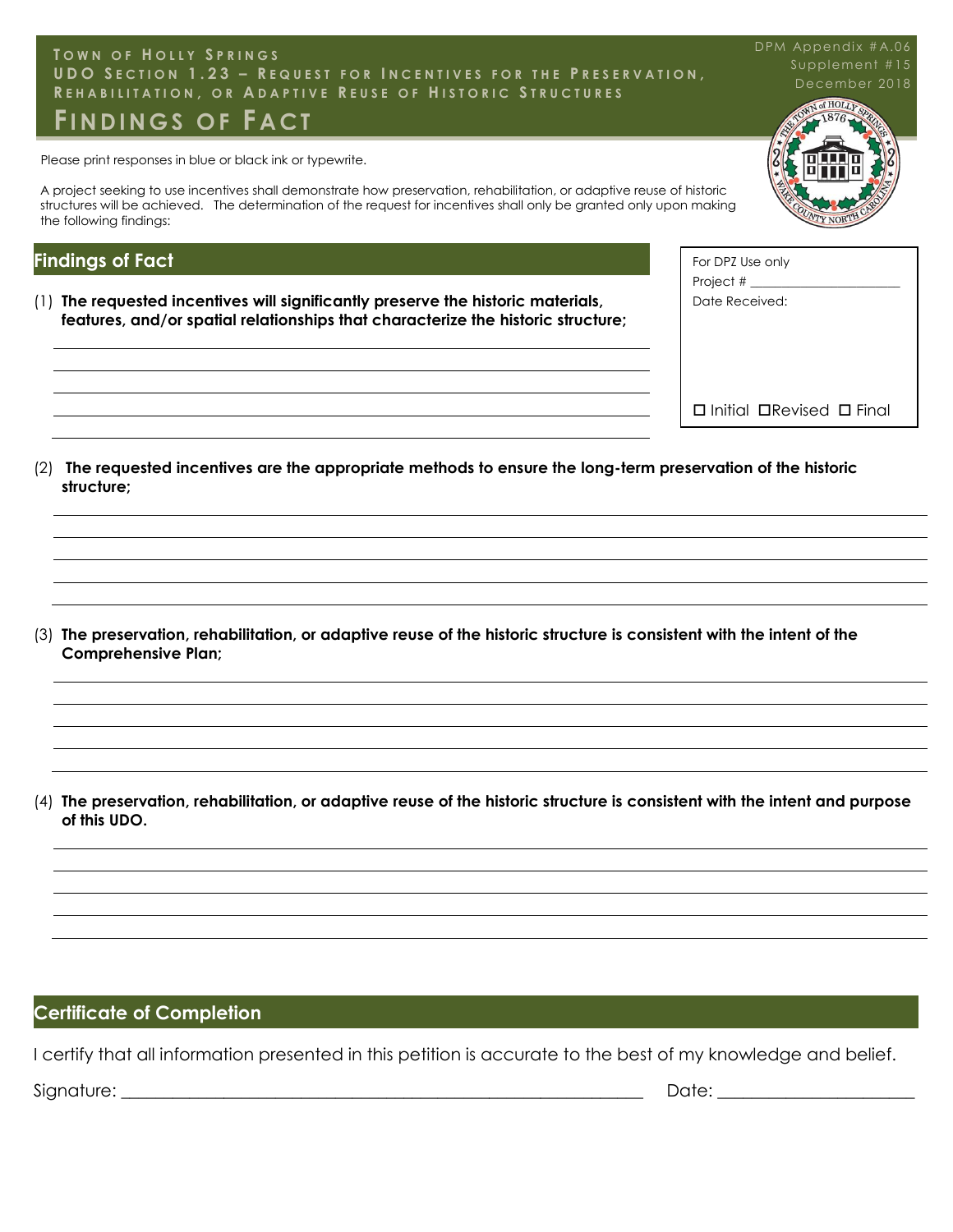#### **T O W N O F H O L L Y S P R I N G S U D O S E C T I O N 2 . 0 6 O R 2 . 0 7 : W A I V E R O F A R C H I T E C T U R A L A N D S I T E D E S I G N R E Q U I R E M E N T S I N R - M F - 8 & R - M F - 1 FI N D I N G S O F F A C T** DPM Appendix #A.06

Please print responses in blue or black ink or typewrite.

A petition for Waiver may only be approved upon the presentation of sufficient evidence. Please include as much detailed information or unique conditions that would enable the decision making body to make a written determination that:

#### **Findings of Fact**

(1) **The proposed development represents an innovative use of building materials, site design features or landscaping which will enhance the use or value of area properties beyond the enhancement that would otherwise occur under the strict application of the Architectural and Site Design Requirements set forth in the R-MF-8/ R-MF-15 District; or** 

**The strict application of the terms of the Architectural and Site Design Requirements set forth in the R-MF-8/ R-MF-15 District represents an unusual or unnecessary hardship when applied to the proposed development;**

(2) **The proposed development is consistent with and compatible with other development located within the R-MF-8/ R-MF-15 District and the surrounding area;**

(3) **The proposed development is consistent with the intent and purpose of this UDO.**

#### **Certificate of Completion**

I certify that all information presented in this petition is accurate to the best of my knowledge and belief.

Signature: \_\_\_\_\_\_\_\_\_\_\_\_\_\_\_\_\_\_\_\_\_\_\_\_\_\_\_\_\_\_\_\_\_\_\_\_\_\_\_\_\_\_\_\_\_\_\_\_\_\_\_\_\_\_\_\_\_\_\_\_\_ Date: \_\_\_\_\_\_\_\_\_\_\_\_\_\_\_\_\_\_\_\_\_\_\_

Supplement #15 Vof HOLLY



| For DPZ Use only            |
|-----------------------------|
| Project #                   |
| Date Received:              |
|                             |
|                             |
|                             |
|                             |
| □ Initial □ Revised □ Final |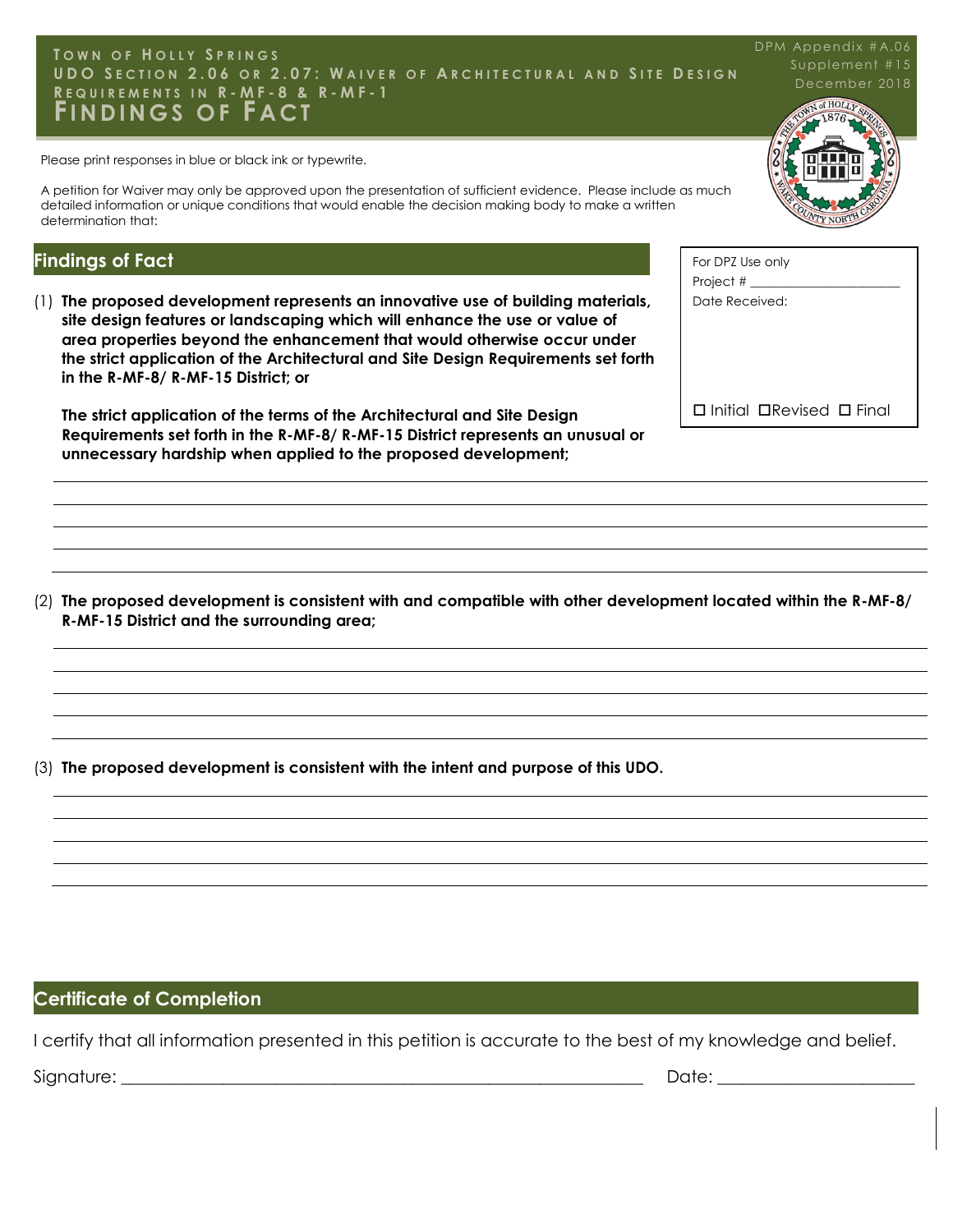#### Town of Holly Springs RESIDENTIAL DEVELOPMENT OPTIONS<br>FINDINGS OF EACT **T O W N O F H O L L Y S P R I N G S U D O S E C T I O N 2 . 0 9 : W A I V E R O F D E V E L O P M E N T R E Q U I R E M E N T S F I N D I N G S O F F A C T**

You must respond to all findings; please type or print legibly in blue or black ink.

#### **Project Information:**

Project Name:

#### **Residential Development Option Request:**

Specific Development Option Request:

#### **Findings of Fact:**

A petition for Development Options may only be approved upon the presentation of sufficient evidence. Please include as much detailed information or unique conditions that would enable the Board to make a written determination that:

**(1) The use of area properties will not be adversely affected:** 

**(2) The proposed development is appropriate to the site and its surroundings:**

**(3) The proposed development is consistent with the policy statements of the Comprehensive Plan:**

\_\_\_\_\_\_\_\_\_\_\_\_\_\_\_\_\_\_\_\_\_\_\_\_\_\_\_\_\_\_\_\_\_\_\_\_\_\_\_\_\_\_\_\_\_\_\_\_\_\_\_\_\_\_\_\_\_\_\_\_\_\_\_\_\_\_\_\_\_\_\_\_\_\_\_\_\_\_\_\_\_\_\_\_\_\_\_\_\_\_\_\_\_\_\_\_\_\_\_\_\_\_\_  $\_$  , and the set of the set of the set of the set of the set of the set of the set of the set of the set of the set of the set of the set of the set of the set of the set of the set of the set of the set of the set of th \_\_\_\_\_\_\_\_\_\_\_\_\_\_\_\_\_\_\_\_\_\_\_\_\_\_\_\_\_\_\_\_\_\_\_\_\_\_\_\_\_\_\_\_\_\_\_\_\_\_\_\_\_\_\_\_\_\_\_\_\_\_\_\_\_\_\_\_\_\_\_\_\_\_\_\_\_\_\_\_\_\_\_\_\_\_\_\_\_\_\_\_\_\_\_\_\_\_\_\_\_\_\_

\_\_\_\_\_\_\_\_\_\_\_\_\_\_\_\_\_\_\_\_\_\_\_\_\_\_\_\_\_\_\_\_\_\_\_\_\_\_\_\_\_\_\_\_\_\_\_\_\_\_\_\_\_\_\_\_\_\_\_\_\_\_\_\_\_\_\_\_\_\_\_\_\_\_\_\_\_\_\_\_\_\_\_\_\_\_\_\_\_\_\_\_\_\_\_\_\_\_\_\_\_\_\_  $\_$  , and the set of the set of the set of the set of the set of the set of the set of the set of the set of the set of the set of the set of the set of the set of the set of the set of the set of the set of the set of th  $\_$  , and the set of the set of the set of the set of the set of the set of the set of the set of the set of the set of the set of the set of the set of the set of the set of the set of the set of the set of the set of th

 $\_$  , and the set of the set of the set of the set of the set of the set of the set of the set of the set of the set of the set of the set of the set of the set of the set of the set of the set of the set of the set of th  $\_$  , and the set of the set of the set of the set of the set of the set of the set of the set of the set of the set of the set of the set of the set of the set of the set of the set of the set of the set of the set of th  $\_$  , and the set of the set of the set of the set of the set of the set of the set of the set of the set of the set of the set of the set of the set of the set of the set of the set of the set of the set of the set of th

**(4) The proposed development is consistent with the intent and purpose of this UDO:**

**(5) The proposed development will enhance or preserve the natural and/or environmental features on the property:**

 $\_$  , and the set of the set of the set of the set of the set of the set of the set of the set of the set of the set of the set of the set of the set of the set of the set of the set of the set of the set of the set of th  $\_$  , and the set of the set of the set of the set of the set of the set of the set of the set of the set of the set of the set of the set of the set of the set of the set of the set of the set of the set of the set of th  $\_$  , and the set of the set of the set of the set of the set of the set of the set of the set of the set of the set of the set of the set of the set of the set of the set of the set of the set of the set of the set of th

 $\_$  , and the set of the set of the set of the set of the set of the set of the set of the set of the set of the set of the set of the set of the set of the set of the set of the set of the set of the set of the set of th  $\_$  , and the set of the set of the set of the set of the set of the set of the set of the set of the set of the set of the set of the set of the set of the set of the set of the set of the set of the set of the set of th  $\_$  , and the set of the set of the set of the set of the set of the set of the set of the set of the set of the set of the set of the set of the set of the set of the set of the set of the set of the set of the set of th

**(6) The proposed development will reduce the amount of tree cutting or mass grading of the property as a result of using Development Options:**

 $\_$  , and the set of the set of the set of the set of the set of the set of the set of the set of the set of the set of the set of the set of the set of the set of the set of the set of the set of the set of the set of th  $\_$  , and the set of the set of the set of the set of the set of the set of the set of the set of the set of the set of the set of the set of the set of the set of the set of the set of the set of the set of the set of th  $\_$  , and the set of the set of the set of the set of the set of the set of the set of the set of the set of the set of the set of the set of the set of the set of the set of the set of the set of the set of the set of th

#### **Certificate of Completion**

I certify that all information presented in this application is accurate to the best of my knowledge and belief. Further, I grant permission for members of the Planning Board, Town Council, and Town Staff to visit the site in question for informational, advertisement, and inspection needs. Signature of Applicant: \_\_\_\_\_\_\_\_\_\_\_\_\_\_\_\_\_\_\_\_\_\_\_\_\_\_\_\_\_\_\_\_\_\_\_\_\_\_\_\_\_\_\_\_\_\_\_\_\_\_\_\_\_ Date: \_\_\_\_\_\_\_\_\_\_\_\_\_\_\_\_\_\_

Signature of Owner: \_\_\_\_\_\_\_\_\_\_\_\_\_\_\_\_\_\_\_\_\_\_\_\_\_\_\_\_\_\_\_\_\_\_\_\_\_\_\_\_\_\_\_\_\_\_\_\_\_\_\_\_\_\_\_\_ Date: \_\_\_\_\_\_\_\_\_\_\_\_\_\_\_\_\_\_



Date Received:

 $\Box$  Initial  $\Box$ Revised  $\Box$  Final

| December 2018    |  |
|------------------|--|
| WN of HOLLY SING |  |
|                  |  |

DPM Appendix #A.04 Supplement #15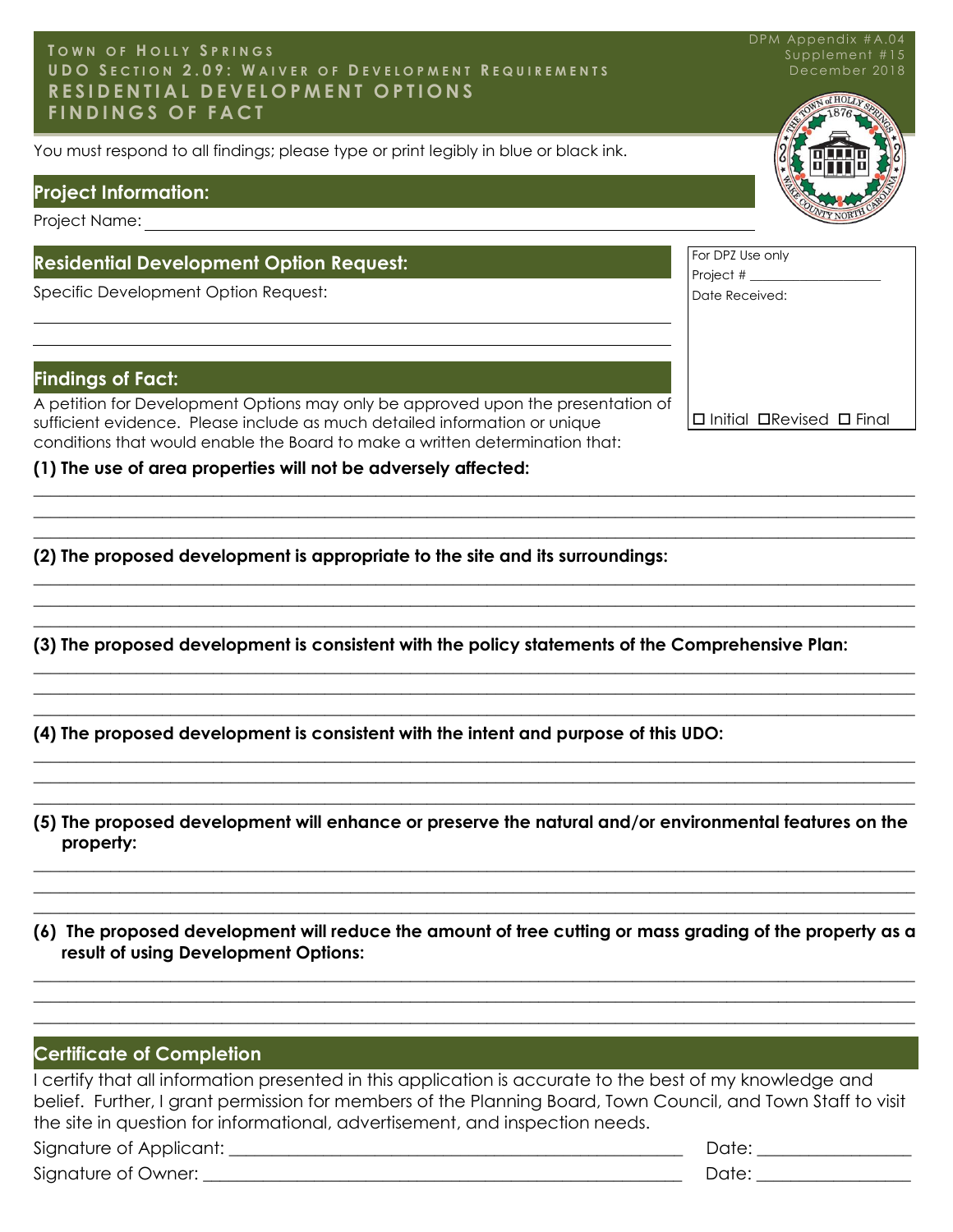#### **T O W N O F H O L L Y S P R I N G S U D O S E C T I O N 2 . 1 0 : W A I V E R O F D E V E L O P M E N T R E Q U I R E M E N T S I N F I L L D E V E L O P M E N T O P T I O N S F I N D I N G S O F F A C T**

You must respond to all findings; please type or print legibly in blue or black ink.

#### **Project Information:**

Project Name:

#### **Infill Development Option Request:**

Specific Development Option Request:

#### **Findings of Fact:**

A petition for Infill Development Options may only be approved upon the presentation of sufficient evidence. Please include as much detailed information or unique conditions that would enable the Board to make a written determination that:

**(1) The use of area properties will not be adversely affected:** 

**(2) The proposed development is appropriate to the site and its surroundings:**

**(3) The proposed development is consistent with the policy statements of the Comprehensive Plan:**

 $\_$  , and the set of the set of the set of the set of the set of the set of the set of the set of the set of the set of the set of the set of the set of the set of the set of the set of the set of the set of the set of th  $\_$  , and the set of the set of the set of the set of the set of the set of the set of the set of the set of the set of the set of the set of the set of the set of the set of the set of the set of the set of the set of th  $\_$  , and the set of the set of the set of the set of the set of the set of the set of the set of the set of the set of the set of the set of the set of the set of the set of the set of the set of the set of the set of th

 $\_$  , and the set of the set of the set of the set of the set of the set of the set of the set of the set of the set of the set of the set of the set of the set of the set of the set of the set of the set of the set of th  $\_$  , and the set of the set of the set of the set of the set of the set of the set of the set of the set of the set of the set of the set of the set of the set of the set of the set of the set of the set of the set of th  $\_$  , and the set of the set of the set of the set of the set of the set of the set of the set of the set of the set of the set of the set of the set of the set of the set of the set of the set of the set of the set of th

 $\_$  , and the set of the set of the set of the set of the set of the set of the set of the set of the set of the set of the set of the set of the set of the set of the set of the set of the set of the set of the set of th  $\_$  , and the set of the set of the set of the set of the set of the set of the set of the set of the set of the set of the set of the set of the set of the set of the set of the set of the set of the set of the set of th  $\_$  , and the set of the set of the set of the set of the set of the set of the set of the set of the set of the set of the set of the set of the set of the set of the set of the set of the set of the set of the set of th

\_\_\_\_\_\_\_\_\_\_\_\_\_\_\_\_\_\_\_\_\_\_\_\_\_\_\_\_\_\_\_\_\_\_\_\_\_\_\_\_\_\_\_\_\_\_\_\_\_\_\_\_\_\_\_\_\_\_\_\_\_\_\_\_\_\_\_\_\_\_\_\_\_\_\_\_\_\_\_\_\_\_\_\_\_\_\_\_\_\_\_\_\_\_\_\_\_\_\_\_\_\_\_  $\_$  , and the set of the set of the set of the set of the set of the set of the set of the set of the set of the set of the set of the set of the set of the set of the set of the set of the set of the set of the set of th \_\_\_\_\_\_\_\_\_\_\_\_\_\_\_\_\_\_\_\_\_\_\_\_\_\_\_\_\_\_\_\_\_\_\_\_\_\_\_\_\_\_\_\_\_\_\_\_\_\_\_\_\_\_\_\_\_\_\_\_\_\_\_\_\_\_\_\_\_\_\_\_\_\_\_\_\_\_\_\_\_\_\_\_\_\_\_\_\_\_\_\_\_\_\_\_\_\_\_\_\_\_\_

**(4) The proposed development is consistent with the intent and purpose of this UDO:**

**(5) The proposed development will enhance or preserve the natural and/or environmental features on the property, utilize sustainable building and construction practices, and sustainable water efficiency standards.**

\_\_\_\_\_\_\_\_\_\_\_\_\_\_\_\_\_\_\_\_\_\_\_\_\_\_\_\_\_\_\_\_\_\_\_\_\_\_\_\_\_\_\_\_\_\_\_\_\_\_\_\_\_\_\_\_\_\_\_\_\_\_\_\_\_\_\_\_\_\_\_\_\_\_\_\_\_\_\_\_\_\_\_\_\_\_\_\_\_\_\_\_\_\_\_\_\_\_\_\_\_\_\_  $\_$  , and the set of the set of the set of the set of the set of the set of the set of the set of the set of the set of the set of the set of the set of the set of the set of the set of the set of the set of the set of th  $\_$  , and the set of the set of the set of the set of the set of the set of the set of the set of the set of the set of the set of the set of the set of the set of the set of the set of the set of the set of the set of th

#### **Certificate of Completion**

I certify that all information presented in this application is accurate to the best of my knowledge and belief. I understand that I am requesting approval for development utilizing special provisions of the UDO which require certain architectural conditions to be met and I agree to those conditions. Further, I grant permission for members of the Planning Board, Town Council, and Town Staff to visit the site in question for informational, advertisement, and inspection needs.

| Signature of Applicant: | Jate |
|-------------------------|------|
| Signature of Owner:     |      |



|                    | WTY NORTH |
|--------------------|-----------|
|                    |           |
| For DPZ Use only   |           |
| Project $#$ $\_\_$ |           |
| Date Received:     |           |
|                    |           |
|                    |           |
|                    |           |
|                    |           |

 $\Box$  Initial  $\Box$ Revised  $\Box$  Final

DPM Appendix #A.04 Supplement #15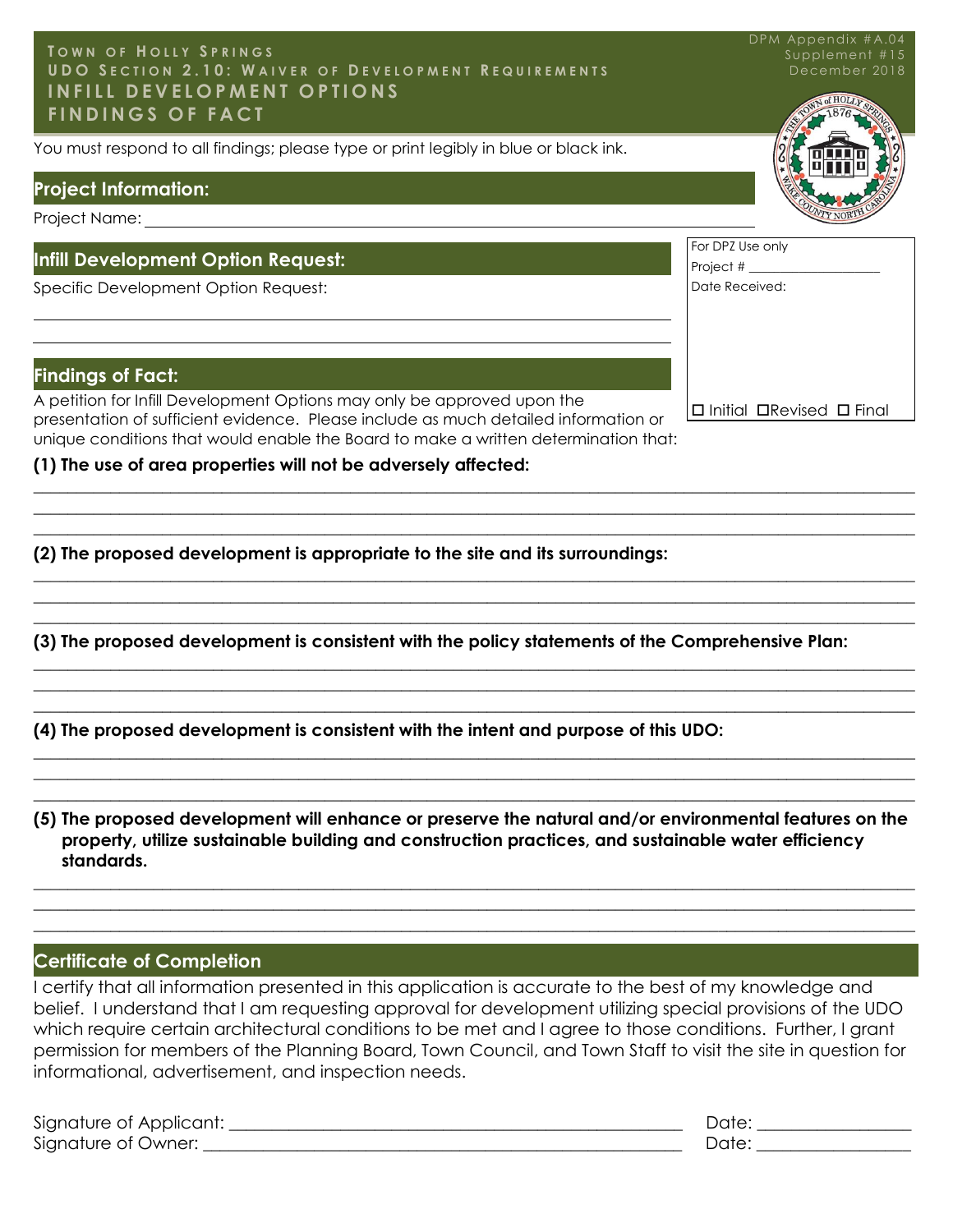#### **UDO** SECTION 3.03: WAIVER OF ARCHITECTURAL AND SITE DESIGN **FEQUIREMENTS IN TV<br>FINDINGS OF FACT T O W N O F H O L L Y S P R I N G S REQUIREMENTS IN TV**

Please print responses in blue or black ink or typewrite.

A petition for Waiver may only be approved upon the presentation of sufficient evidence. Please include as much detailed information or describe the unique conditions that would enable the decision making body to make a written determination that:

#### **Findings of Fact**

(1) **The proposed development represents the use of (building materials, colors, textures, building architecture, building orientation, signs, landscaping, lighting or pedestrian circulation and vehicular area design) which will result in a development pattern which is equivalent to or superior to that achievable under the applicable regulations;**

For DPZ Use only Project # Date Received:  $\square$  Initial  $\square$ Revised  $\square$  Final

(2) **The proposed development will be compatible with and will enhance the use or value of area properties;**

(3) **The proposed development is consistent with the intent of the Comprehensive Plan; and,**

(4) **The proposed development is consistent with the intent and purpose of this UDO.**

#### **Certificate of Completion**

I certify that all information presented in this petition is accurate to the best of my knowledge and belief.

Signature: \_\_\_\_\_\_\_\_\_\_\_\_\_\_\_\_\_\_\_\_\_\_\_\_\_\_\_\_\_\_\_\_\_\_\_\_\_\_\_\_\_\_\_\_\_\_\_\_\_\_\_\_\_\_\_\_\_\_\_\_\_ Date: \_\_\_\_\_\_\_\_\_\_\_\_\_\_\_\_\_\_\_\_\_\_\_

December 2018 Supplement #15

DPM Appendix #A.06

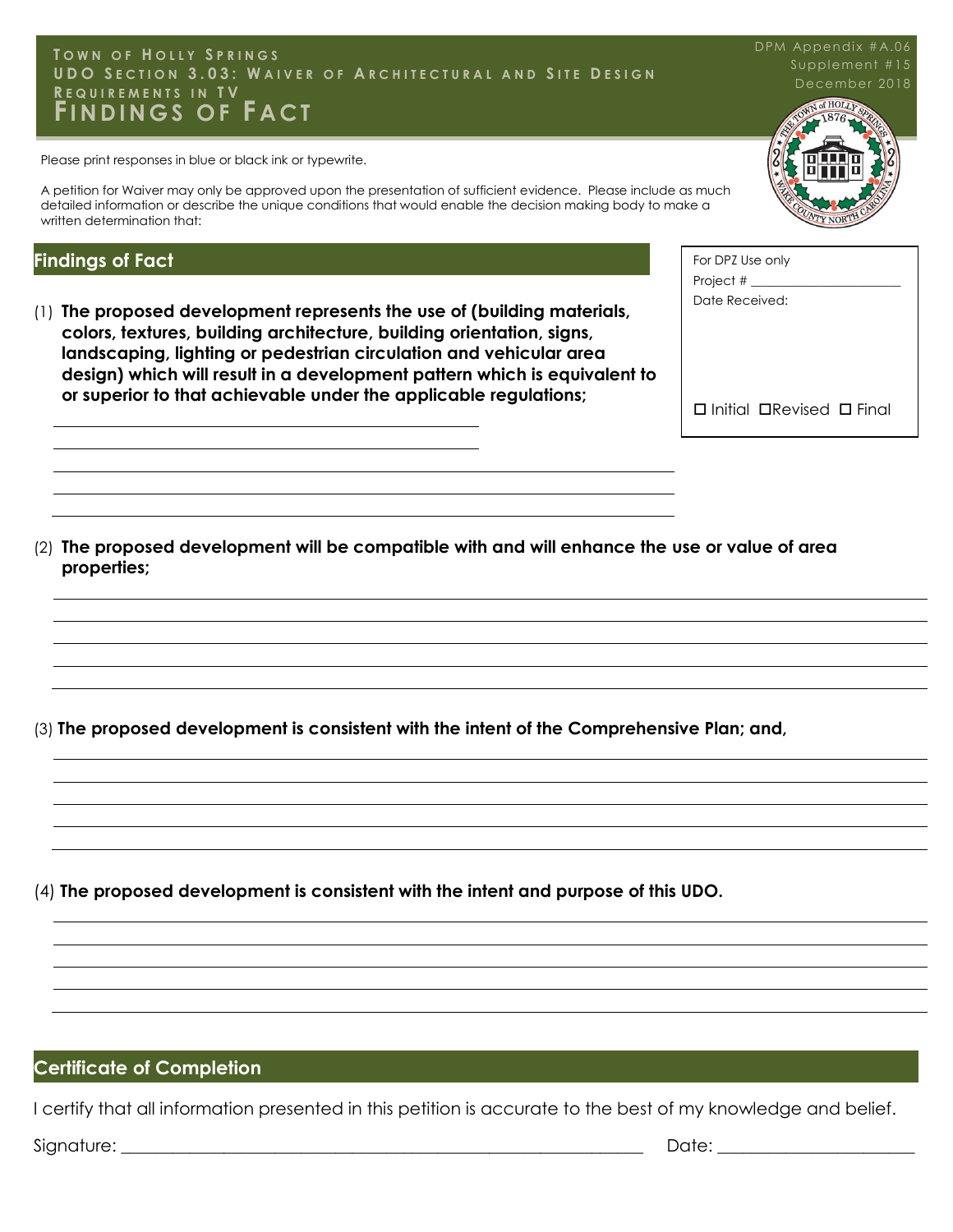#### **T O W N O F H O L L Y S P R I N G S**

#### UDO SECTION 3.03: WAIVER OF DEVELOPMENT STANDARDS IN TV<br>FININIACS OF FACT **FI N D I N G S O F F A C T**

Please print responses in blue or black ink or typewrite.

A petition for Waiver may only be approved upon the presentation of sufficient evidence. Please include as much detailed information or describe the unique conditions that would enable the decision making body to make a written determination that:

#### **Findings of Fact**

(1) **The proposed waiver applies only to residential structures (excludes mixed-use buildings where residential uses are present);**

(2) **The proposed development is greater than ten (10) acres in size;**

(3) **The proposed development represents the use of 3.03 b., Development Standards (lot width and frontage, yards and building setbacks, use of yards and bufferyards, building height, gross floor area, parking and loading, signs, outdoor operations, and landscape requirements) which will result in a development pattern which is superior to that achievable under the applicable regulations;**

- (4) **The proposed development will be compatible with and will enhance and not adversely the use or value of area properties;**
- (5) **The proposed use will be consistent with the character of the district, land uses authorized therein, and the Town of Holly Springs Comprehensive Plan.**
- (6) **The requested waiver will be in harmony with the purpose and intent of the UDO and will not be injurious to neighbor or to the general welfare.**



| For DPZ Use only           |
|----------------------------|
| Project $#_$               |
| Date Received:             |
|                            |
|                            |
|                            |
|                            |
|                            |
| □ Initial □Revised □ Final |

DPM Appendix #A.06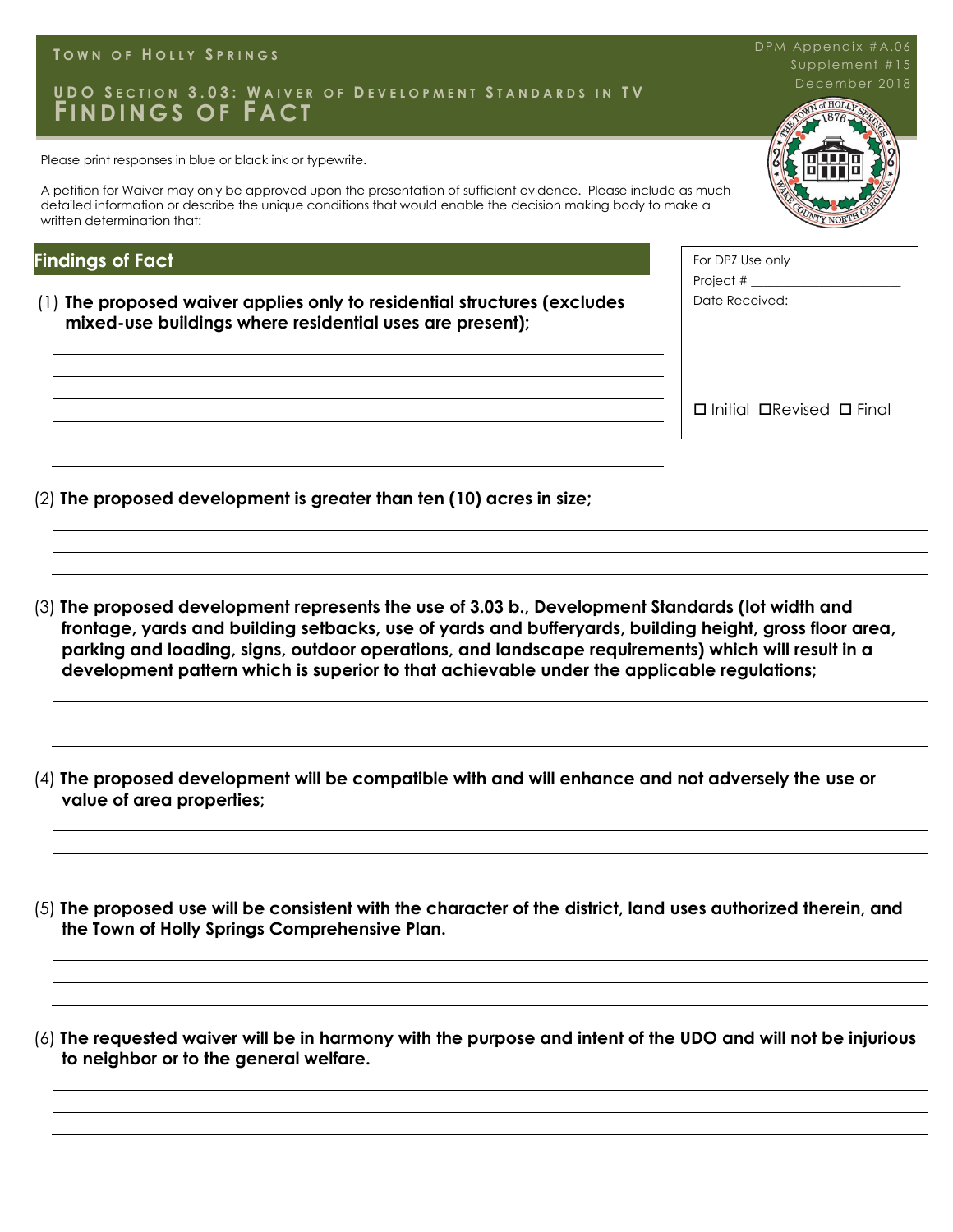- (7) **The carrying out of the strict letter of the UDO will result in practical difficulties in the development of the property included in the Waiver Petition.**
- (8) **Approval will secure public safety and welfare.**
- (9) **There is a peculiar characteristic of a proposed use which makes the application of certain development standards of the UDO, as requested in the petition for waiver of development standards, unrealistic.**

(10) **Access drives or driveways are or will be sufficient in size and properly located to: ensure automotive and pedestrian safety and convenience, traffic flow as set forth in Section 7.09 – Pedestrian Circulation and Vehicular Area Design; and, control and access in case of fire or other emergency.**

- (11) **Off-street parking areas, off-street loading areas, trash enclosures, trash pick-up and removal, and other service areas are located so as to be safe, convenient, allow for access in case of emergency, and to minimize economic, glare, odor, and other impacts on adjoining properties and properties in the general neighborhood.**
- (12) **Utilities, schools, fire, police and other necessary public and private facilities and services will be adequate to handle the proposed use.**
- (13) **The location and arrangement of the use on the site, screening, buffering, landscaping, and pedestrian ways harmonize with adjoining properties and the general area and minimize adverse impacts.**

#### **Certificate of Completion**

I certify that all information presented in this petition is accurate to the best of my knowledge and belief.

Signature: \_\_\_\_\_\_\_\_\_\_\_\_\_\_\_\_\_\_\_\_\_\_\_\_\_\_\_\_\_\_\_\_\_\_\_\_\_\_\_\_\_\_\_\_\_\_\_\_\_\_\_\_\_\_\_\_\_\_\_\_\_ Date: \_\_\_\_\_\_\_\_\_\_\_\_\_\_\_\_\_\_\_\_\_\_\_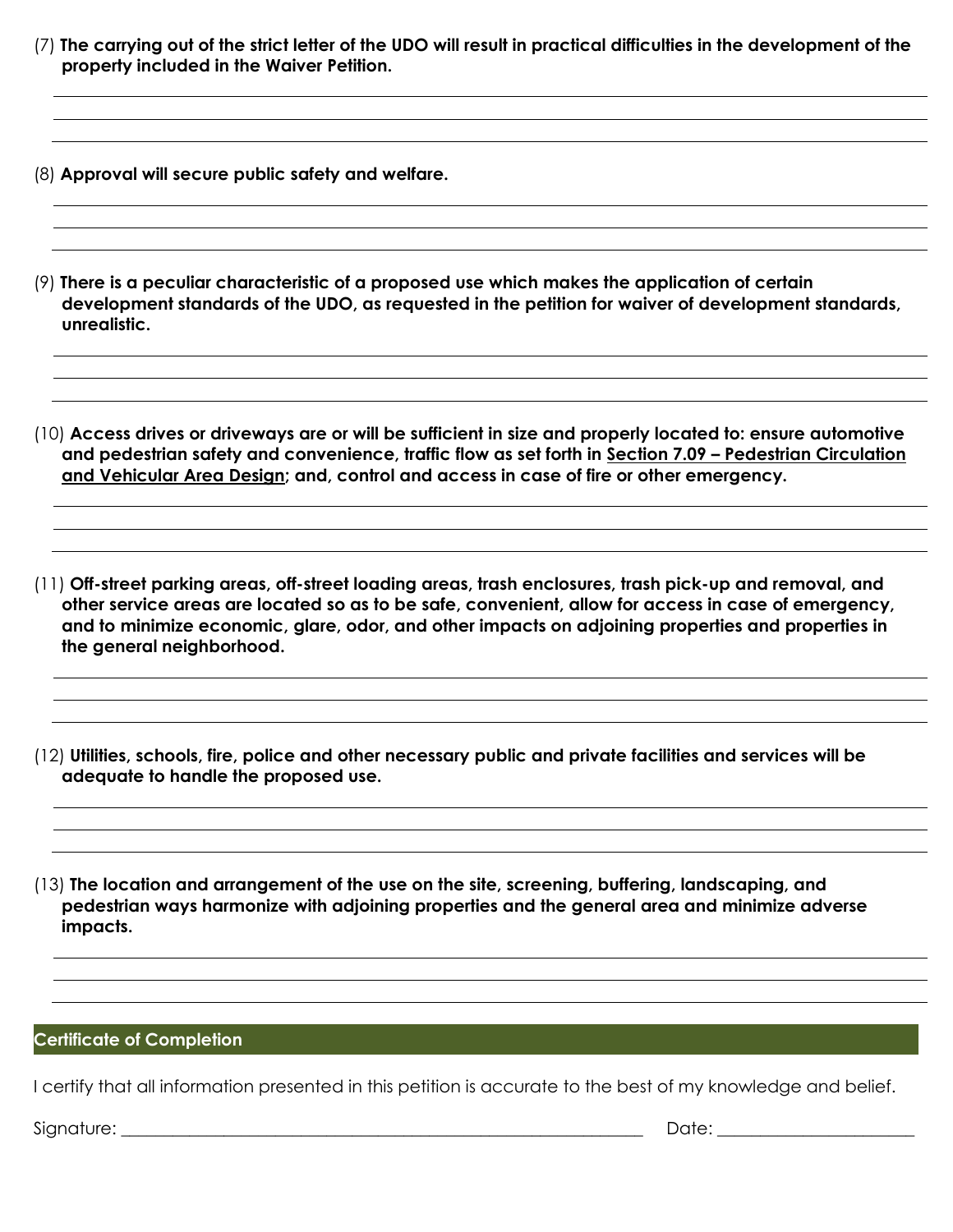#### UDO SECTION 3.08 OR 4.05: ALTERNATE COMPLIANCE WITH ARCHITECTURAL AND SITE DESIGN REQUIREMENTS IN LB, CB, OR, GB & BT, RT, IT<br>EINININGS OF EACT **T O W N O F H O L L Y S P R I N G S FI N D I N G S O F F A C T**

Please print responses in blue or black ink or typewrite.

A petition for Alternate Compliance may only be approved upon the presentation of sufficient evidence. Please include as much detailed information or describe the unique conditions that would enable the decision making body to make a written determination that:

#### **Findings of Fact**

**properties;**

(1) **The proposed development represents the use of (building materials, building massing and façade treatment, building orientation, signs, landscaping, lighting or open space which will result in a development pattern which is equivalent to or superior to that achievable under the applicable regulations;**

(2) **The proposed development will be compatible with and will enhance the use or value of area** 

(3) **The proposed development is consistent with the intent of the Comprehensive Plan; and,**

(4) **The proposed development is consistent with the intent and purpose of this UDO.**

#### **Certificate of Completion**

I certify that all information presented in this petition is accurate to the best of my knowledge and belief. Signature: \_\_\_\_\_\_\_\_\_\_\_\_\_\_\_\_\_\_\_\_\_\_\_\_\_\_\_\_\_\_\_\_\_\_\_\_\_\_\_\_\_\_\_\_\_\_\_\_\_\_\_\_\_\_\_\_\_\_\_\_\_ Date: \_\_\_\_\_\_\_\_\_\_\_\_\_\_\_\_\_\_\_\_\_\_\_



| For DPZ Use only                           |
|--------------------------------------------|
| Project $#_$                               |
| Date Received:                             |
|                                            |
|                                            |
|                                            |
|                                            |
| $\Box$ Initial $\Box$ Revised $\Box$ Final |

#### DPM Appendix #A.06

Supplement #15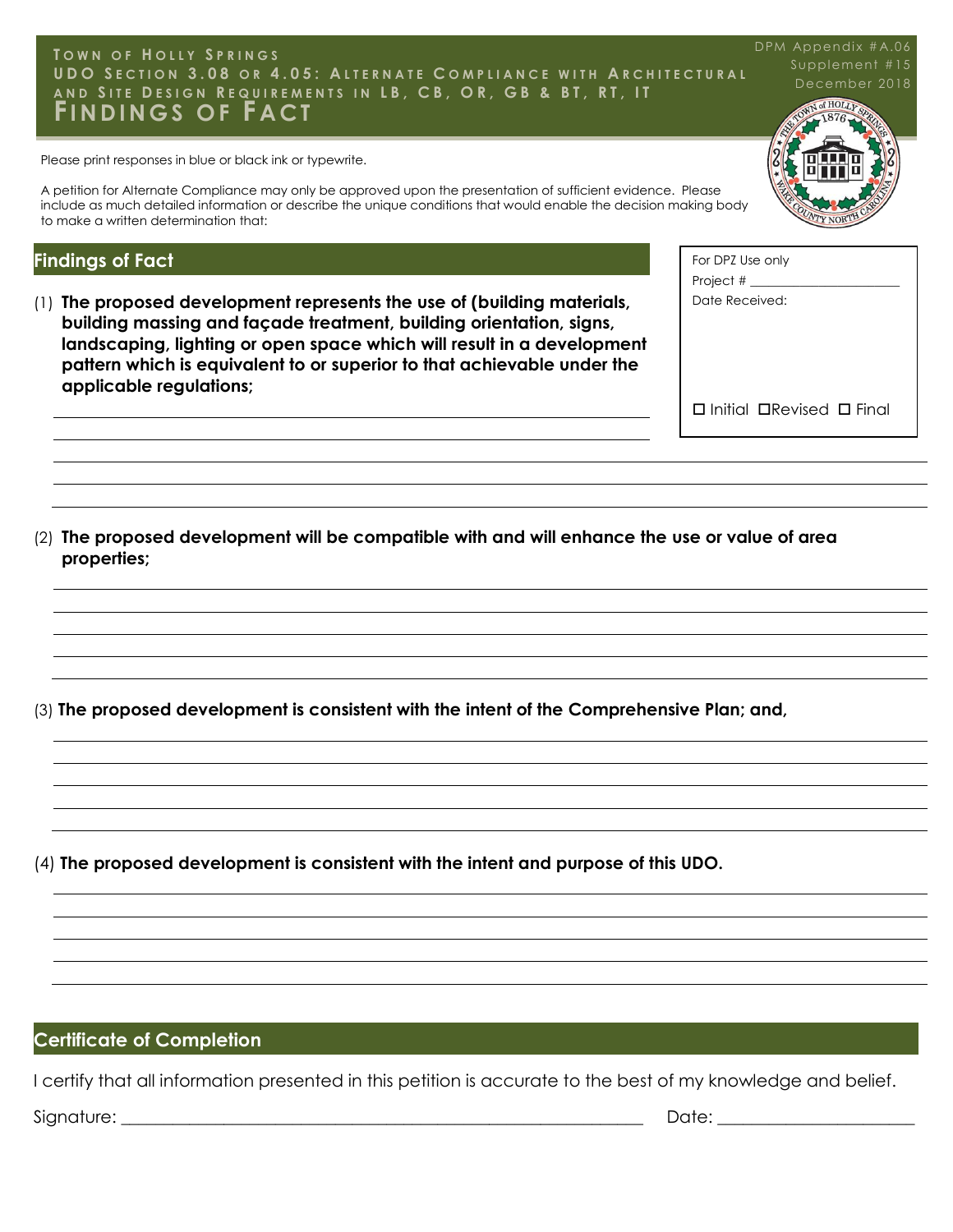The Director, upon request by an applicant, shall have the authority to modify the landscape requirements of UDO Section 7.01 pertaining to required yards and approve an alternative landscape plan so long as the alternative plan: (i) maintains the total plant unit value otherwise required; (ii) is appropriate to the site and its surroundings; and, (iii) is consistent with the intent and purpose of this Section 7.01.

The alternative landscape plan approval shall be limited to: (i) a redistribution of plant materials required for perimeter yard landscaping to other locations on the lot; or, (ii) a redistribution of plant materials required for a foundation landscaping area to other locations on the lot; or, (iii) a redistribution of plant materials when located within a required easement.

Provide a written request which details the Alternate Landscape Plan, including the reason for Alternate Landscape Plan request, the required location of the plant unit value, the location to which the plant unit value has been relocated, and the quantity of plant unit value that has been relocated.

In addition to the written request, clearly denote on the landscape plan associated with the Alternate Landscape Plan the required location of the plant unit value, the location to which the plant unit value has been relocated, and the quantity of plant unit value that has been relocated.



DPM Appendix #A.06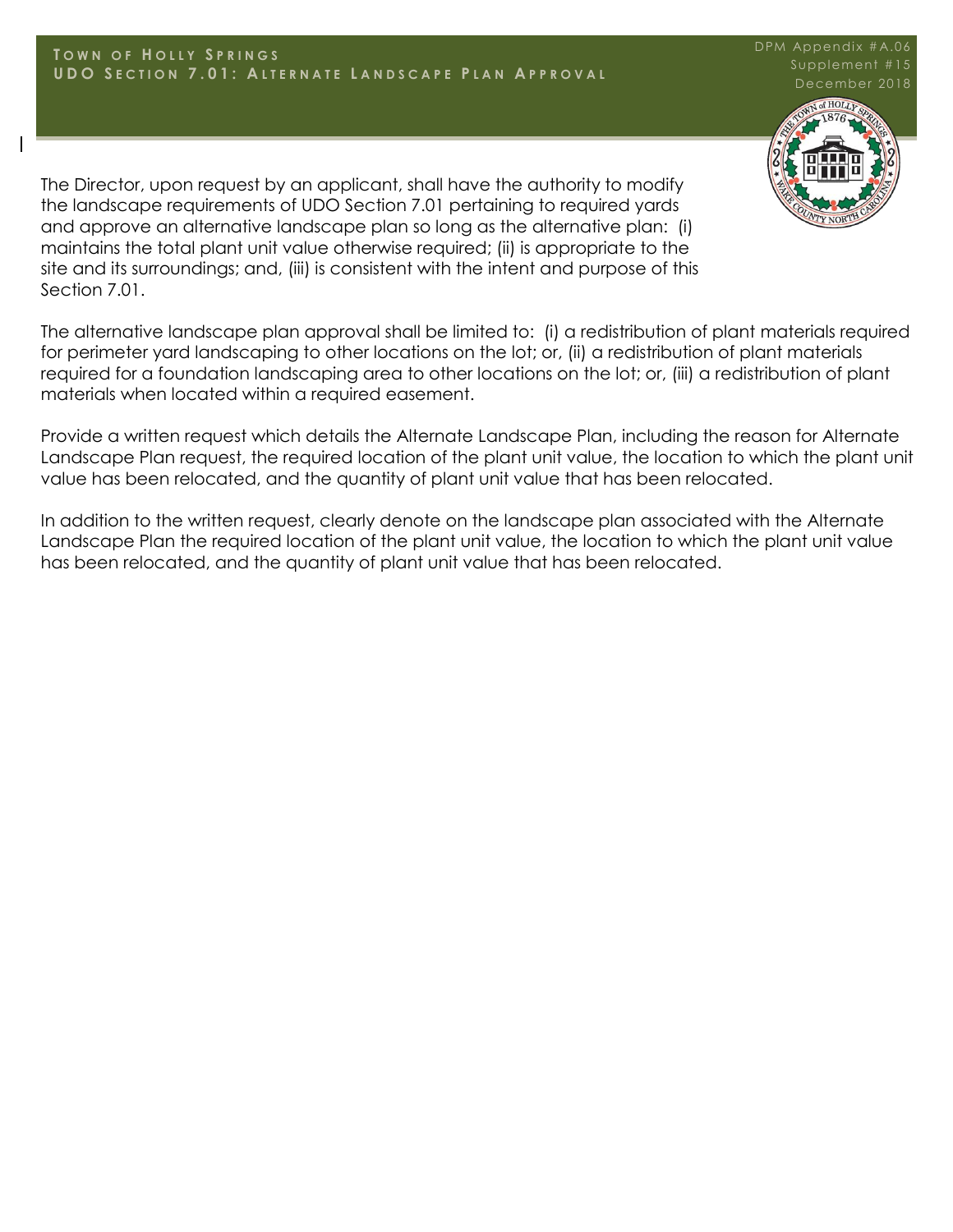#### **T O W N O F H O L L Y S P R I N G S** UDO SECTION 7.01 - WAIVER OF REQUIRED TREE PRESERVATION REQUIREMENTS: December 2018 **F I N D I N G S O F F A C T** DPM Appendix #A.04 Supplement #15

Please print responses in blue or black ink or typewrite.

A petition for Alternate Compliance may only be approved upon the presentation of sufficient evidence. Please include as much detailed information or describe the unique conditions that would enable the decision making body to make a written determination that:

#### **Findings of Fact**

- (1) **The proposed development represents an innovative solution for tree preservation, which will enhance the use or value of area properties beyond the enhancement that would otherwise occur under the strict application of the Required Tree Protection requirements; or,**
- **The strict application of the terms of the Required Tree Protection requirements represents an unusual or unnecessary hardship when applied to the proposed development;**

For DPZ Use only Project # \_\_\_\_\_\_\_\_\_\_\_\_\_\_\_\_\_\_\_\_\_\_\_\_ Date Received:

 $\square$  Initial  $\square$ Revised  $\square$  Final

(2) **The granting of a waiver will not cause negative impacts on the environment;**

(3) **The proposed development is consistent with the intent of the Comprehensive Plan; and,**

(4) **The proposed development is consistent with the intent and purpose of this UDO.**

## **Certificate of Completion**

I certify that all information presented in this petition is accurate to the best of my knowledge and belief.

Signature: \_\_\_\_\_\_\_\_\_\_\_\_\_\_\_\_\_\_\_\_\_\_\_\_\_\_\_\_\_\_\_\_\_\_\_\_\_\_\_\_\_\_\_\_\_\_\_\_\_\_\_\_\_\_\_\_\_\_\_\_\_ Date: \_\_\_\_\_\_\_\_\_\_\_\_\_\_\_\_\_\_\_\_\_\_\_

**N** of HOLT

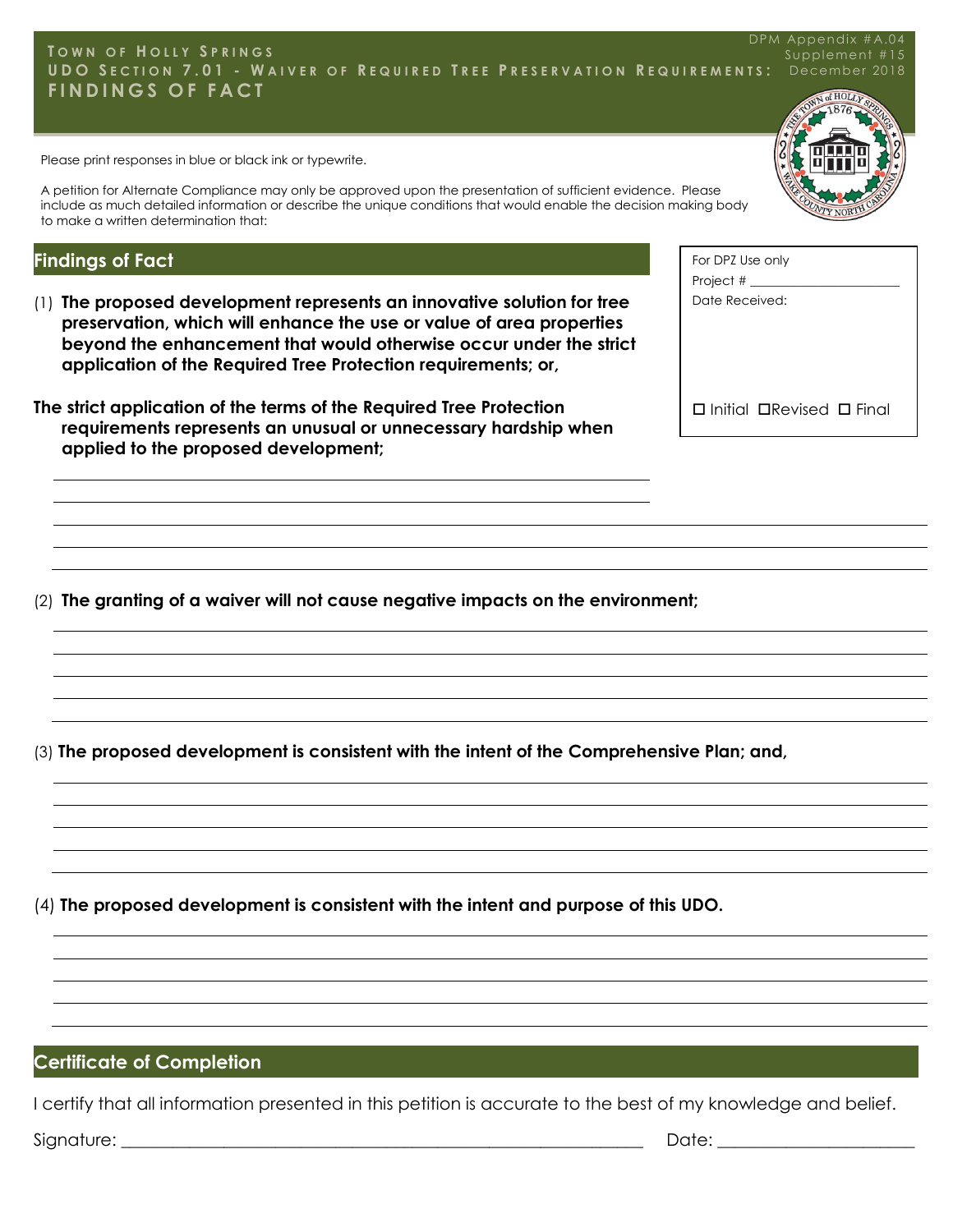#### **T O W N O F H O L L Y S P R I N G S**

# UDO SECTION 7.03: WAIVER OF SIGN REGULATIONS NET RESERVED AND REGULATIONS **FI N D I N G S O F F A C T**

Please print responses in blue or black ink or typewrite.

A petition for Waiver may only be approved upon the presentation of sufficient evidence. Please include as much detailed information or describe the unique conditions that would enable the decision making body to make a written determination that:

#### **Findings of Fact**

(1) **The Proposed Signs are Harmonious with the buildings and sites they occupy:**

For DPZ Use only Project # Date Received:  $\square$  Initial  $\square$  Revised  $\square$  Final

(2) **The Proposed Signs will not create a hazard to motorists or pedestrians resulting from the sign location, size or configuration:**

(3) **The Proposed Signs will not increase the total combined sign surface area allowed for the front sign zone, interior sign zone and building signs on the lot, out lot, integrated center, business park, industrial park, subdivision or building served by the proposed signs:** 

(4) **The Proposed Signs will result in an overall pattern of signs for the lot, out lot, integrated center, business park, industrial park, subdivision or building which is equivalent or superior to that achievable under the applicable regulations:** 

(5) **The proposed signs will be compatible with and will enhance the use or value of area properties.**



DPM Appendix #A.06 Supplement #15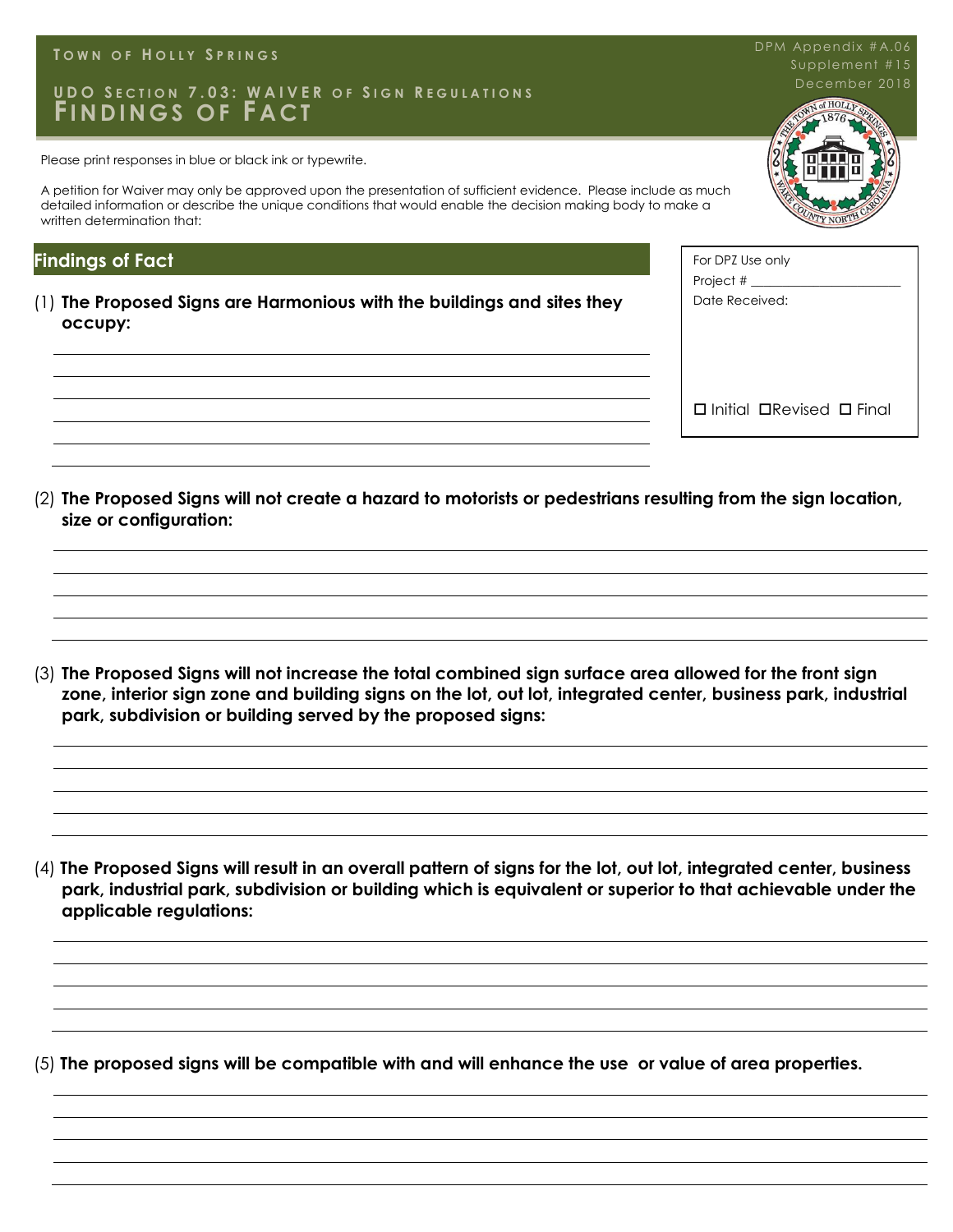|  |  |  |  |  | (6) The proposed signs are consistent with the intent of the Comprehensive Plan: |
|--|--|--|--|--|----------------------------------------------------------------------------------|
|--|--|--|--|--|----------------------------------------------------------------------------------|

(7) **The proposed signs are consistent with the intent and purpose of this UDO:**

#### **Certificate of Completion**

I certify that all information presented in this petition is accurate to the best of my knowledge and belief.

Signature: \_\_\_\_\_\_\_\_\_\_\_\_\_\_\_\_\_\_\_\_\_\_\_\_\_\_\_\_\_\_\_\_\_\_\_\_\_\_\_\_\_\_\_\_\_\_\_\_\_\_\_\_\_\_\_\_\_\_\_\_\_ Date: \_\_\_\_\_\_\_\_\_\_\_\_\_\_\_\_\_\_\_\_\_\_\_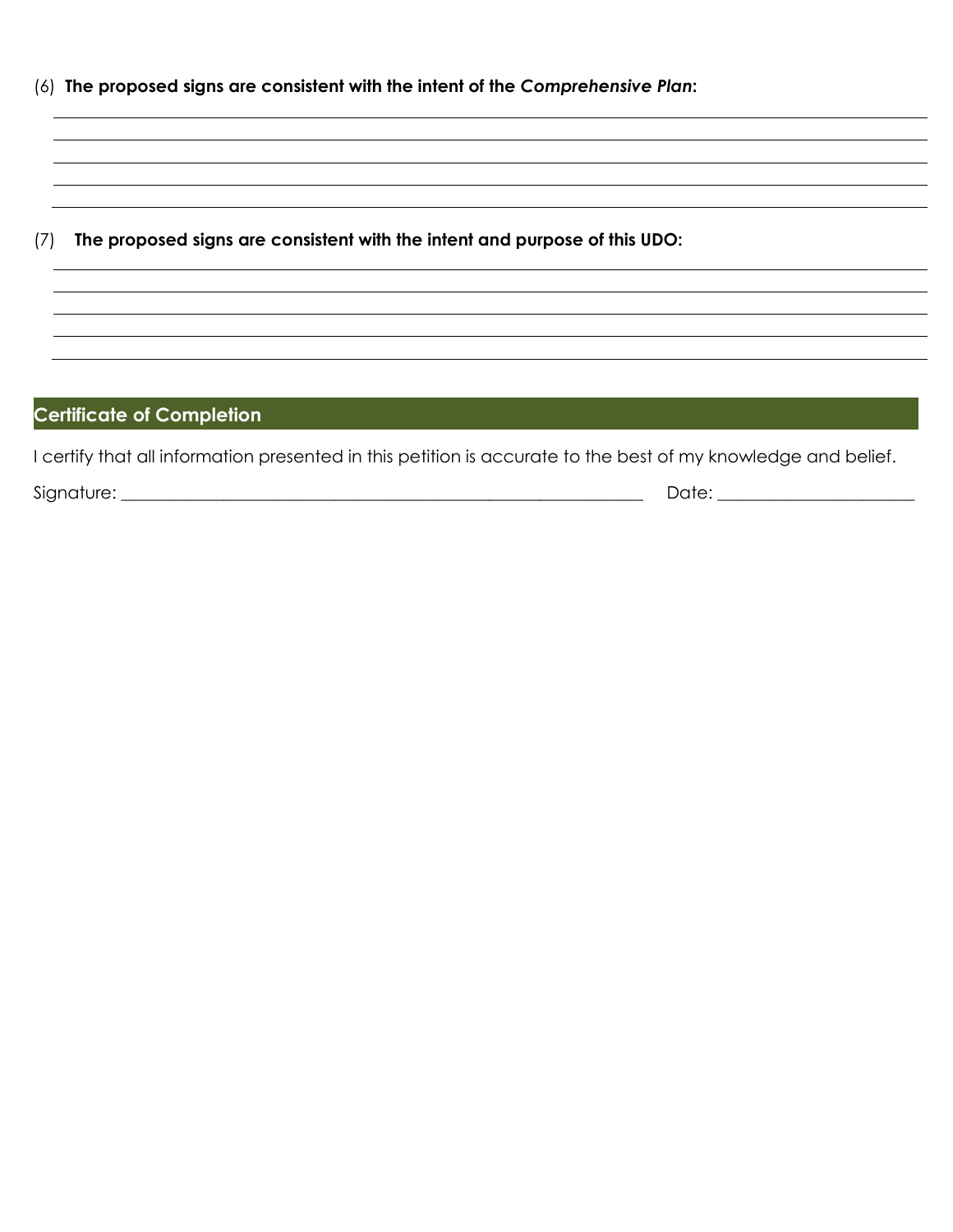#### Page 12 Town of Holly Springs **U D O S E C T I O N 7 . 0 4 : R E D U C T I O N I N T H E N U M B E R O F R E Q U I R E D O F F - S T R E E T**  Development Waiver and Alternate Compliance Packet **FI N D I N G S O F F A C T T O W N O F H O L L Y S P R I N G S P A R K I N G S P A C E S**

Please print responses in blue or black ink or typewrite.

A petition for a reduction may only be approved upon the presentation of sufficient evidence. Please include as much detailed information or describe the unique conditions that would enable the director to make a written determination that:

#### **Findings of Fact**

- (1) **The nature and location of the proposed building or structure, and;**
- (2) **The maximum number of students, employees, guests, customers, or clients who can reasonably be expected to use the proposed building or structure at one time, and;**   $\Box$  Initial  $\Box$ Revised  $\Box$  Final
- (3) **The quantity of existing public or private parking on the lot or in the integrated center, business park or industrial park that can reasonably be expected to be available when the building or structure is in use, or;**
- (4) **The reduction of required off-street parking spaces will result in preserving existing vegetation on the property, or;**

(5) **A land banked area for future off-street parking spaces is provided on the lot or within the integrated center, business park or industrial park that is of sufficient size and layout to effect compliance with the basic minimum requirements of this UDO is indicated on the approved plans. Such land banked area shall not be used for any form of development unless an amended alternate parking plan is submitted, and approved, that indicates compliance with the provisions of this sub-Section.** 

#### **Certificate of Completion**

I certify that all information presented in this petition is accurate to the best of my knowledge and belief.

Signature: \_\_\_\_\_\_\_\_\_\_\_\_\_\_\_\_\_\_\_\_\_\_\_\_\_\_\_\_\_\_\_\_\_\_\_\_\_\_\_\_\_\_\_\_\_\_\_\_\_\_\_\_\_\_\_\_\_\_\_\_\_ Date: \_\_\_\_\_\_\_\_\_\_\_\_\_\_\_\_\_\_\_\_\_\_\_



| For DPZ Use only   |
|--------------------|
| Project $#$ $\_\_$ |
| Date Received:     |
|                    |
|                    |
|                    |
|                    |
|                    |
| .<br>.<br>٠<br>. . |

DPM Appendix #A.06

# Supplement #15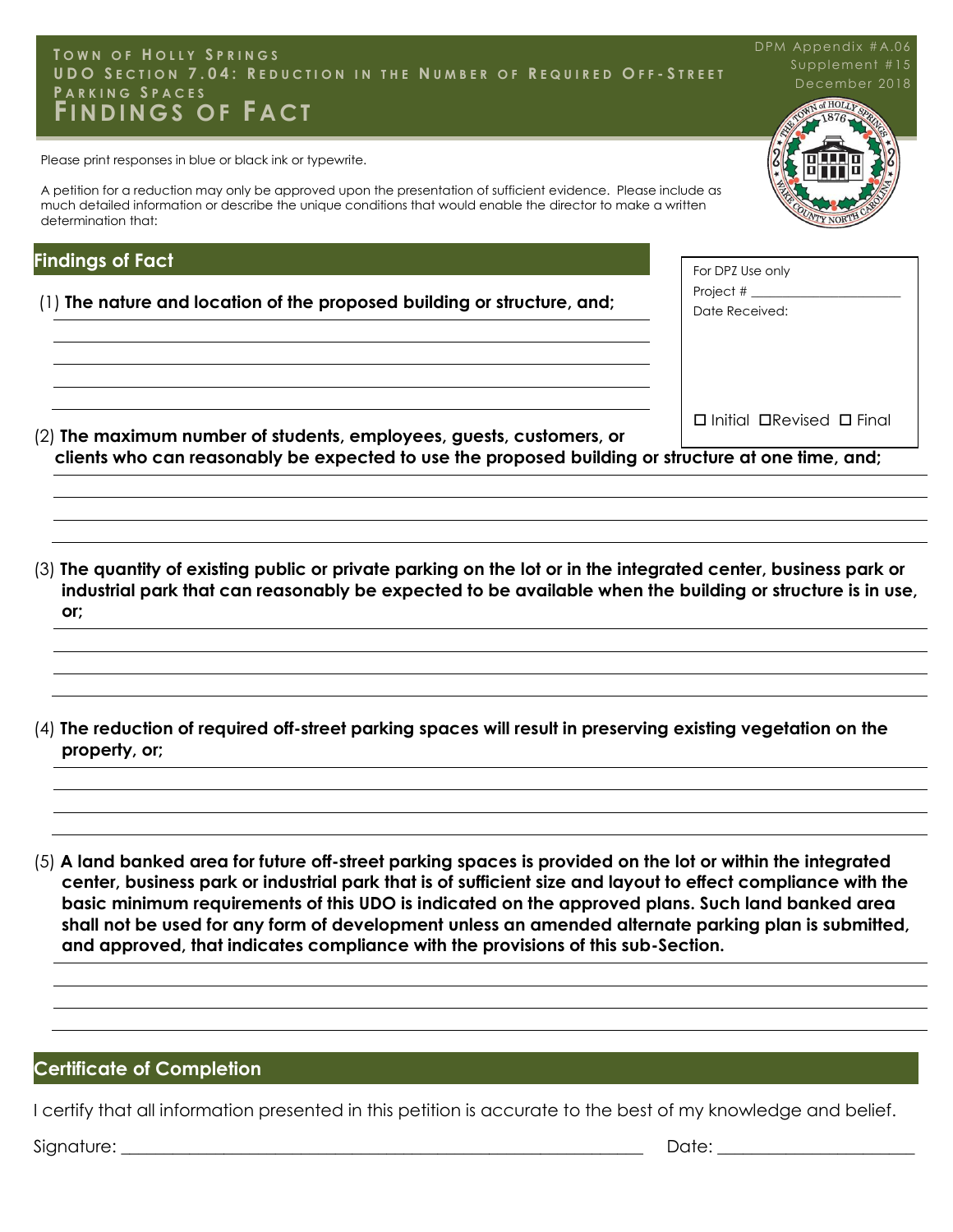#### **T O W N O F H O L L Y S P R I N G S**

## UDO SECTION 7.04: WAIVER OF OFF-STREET PARKING REGULATIONS December 201 **FI N D I N G S O F F A C T**

Please print responses in blue or black ink or typewrite.

A petition for Waiver may only be approved upon the presentation of sufficient evidence. Please include as much detailed information or describe the unique conditions that would enable the decision making body to make a written determination that:

#### **Findings of Fact**

- (1) **A parking demand study (please attach all documentation) completed by a third party that provides evidence regarding:**
	- **a. Peak usage estimates based on reliable data collected from comparable uses located within the same or similar market areas as the Town of Holly Springs. Comparable uses will be determined based on density, scale, bulk, area, type of activity, and location; and,**
	- **b. Number of employees on the largest shift; and,**
	- **c. Minimum number of spaces needed to meet the parking demand for the specific use.**
- (2) **The granting of a waiver will not cause negative impacts on the environment or adjacent properties without the necessity of including mitigating elements such as additional screening, pervious pavement, shared parking, rain gardens, or that such elements are provided under the plan to the extent necessary to lessen the effects of any negative impacts:**

(3) **The proposed development is consistent with the intent of the** *Comprehensive Plan***:**

(4) **The proposed development is consistent with the intent and purpose of this UDO:** 

#### **Certificate of Completion**

I certify that all information presented in this petition is accurate to the best of my knowledge and belief.

Signature: \_\_\_\_\_\_\_\_\_\_\_\_\_\_\_\_\_\_\_\_\_\_\_\_\_\_\_\_\_\_\_\_\_\_\_\_\_\_\_\_\_\_\_\_\_\_\_\_\_\_\_\_\_\_\_\_\_\_\_\_\_ Date: \_\_\_\_\_\_\_\_\_\_\_\_\_\_\_\_\_\_\_\_\_\_\_



DPM Appendix #A.06

| For DPZ Use only |                                            |  |
|------------------|--------------------------------------------|--|
| Project $#_$     |                                            |  |
| Date Received:   |                                            |  |
|                  |                                            |  |
|                  |                                            |  |
|                  |                                            |  |
|                  |                                            |  |
|                  | $\Box$ Initial $\Box$ Revised $\Box$ Final |  |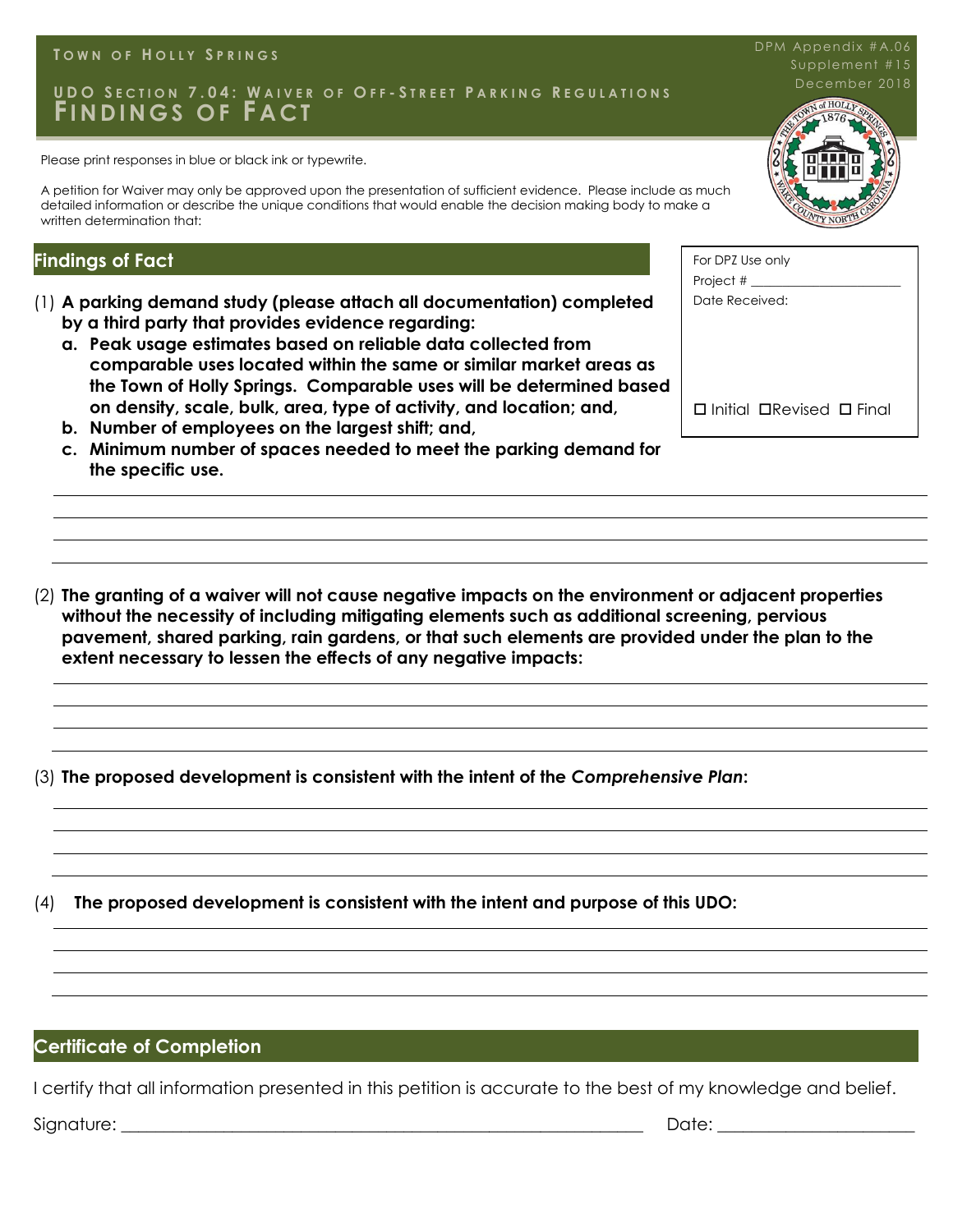|  |  | TOWN OF HOLLY SPRINGS |
|--|--|-----------------------|
|--|--|-----------------------|

#### **U D O S E C T I O N 7 . 0 5 : W A I V E R O F O F F - S T R E E T L O A D I N G R E G U L A T I O N S FI N D I N G S O F F A C T**

Please print responses in blue or black ink or typewrite.

A petition for a reduction may only be approved upon the presentation of sufficient evidence. Please include as much detailed information or describe the unique conditions that would enable the director to make a written determination that:

#### **Findings of Fact**

(1) **The nature and location of the proposed building or structure, and;** 

(2) **The maximum size and number of delivery vehicles and the approximate time of day and number of occurrences per week that delivery vehicles can reasonably be expected to serve the proposed** *building* **or** *structure* **at one time, and;**

(3) **The granting of the** *waiver* **will not be detrimental to public safety, health or welfare or injurious to other property, and;**

(4) **The** *waiver* **will not contravene the provisions of this UDO or the** *Comprehensive Plan***, and;**

(5) **An area for future** *off-street loading area* **is provided on the** *lot* **or within the** *integrated center***,** *business park* **or** *industrial park* **that is of sufficient size and layout to effect compliance with the basic minimum requirements of this UDO is indicated on the approved plans. Such area shall not be used for any form of development unless an amended** *development plan* **is submitted and approved, that indicates compliance with the provisions of this sub-Section.**

#### **Certificate of Completion**

I certify that all information presented in this petition is accurate to the best of my knowledge and belief. Signature: \_\_\_\_\_\_\_\_\_\_\_\_\_\_\_\_\_\_\_\_\_\_\_\_\_\_\_\_\_\_\_\_\_\_\_\_\_\_\_\_\_\_\_\_\_\_\_\_\_\_\_\_\_\_\_\_\_\_\_\_\_ Date: \_\_\_\_\_\_\_\_\_\_\_\_\_\_\_\_\_\_\_\_\_\_\_



| For DPZ Use only<br>Project $#_$<br>Date Received: |
|----------------------------------------------------|
|                                                    |
| □ Initial □Revised □ Final                         |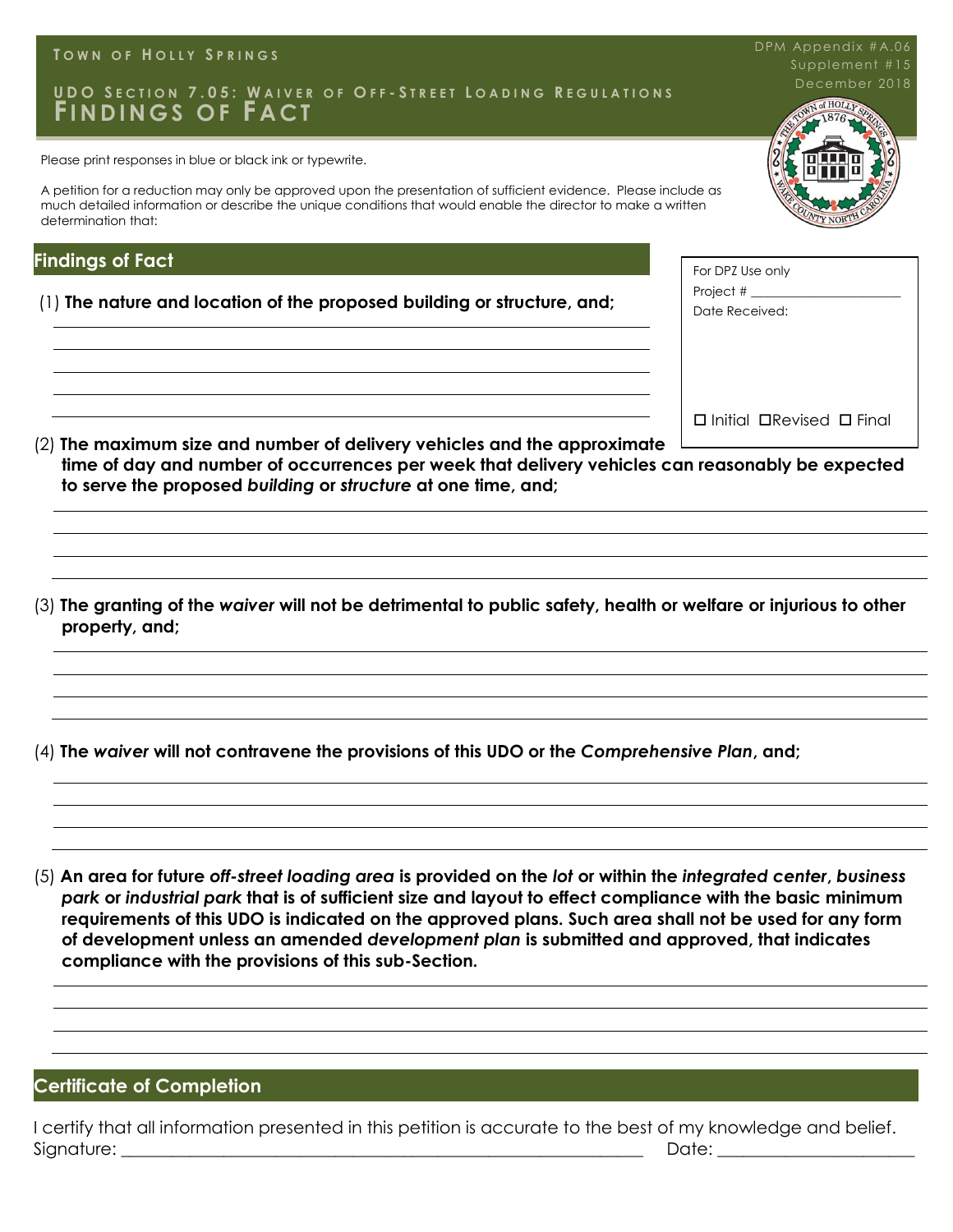

Please print responses in blue or black ink or typewrite.

A petition for Waiver may only be approved upon the presentation of sufficient evidence. Please include as much detailed information or describe the unique conditions that would enable the decision making body to make a written determination that:

#### **Findings of Fact**

(1) **The granting of the waiver will not be detrimental to public safety, health or welfare or injurious to other property:**



DPM Appendix #A.06 Supplement #15

| For DPZ Use only<br>Project # $\rule{1em}{0.15mm}$  |
|-----------------------------------------------------|
| Date Received:                                      |
|                                                     |
|                                                     |
|                                                     |
|                                                     |
| $\square$ Initial $\square$ Revised $\square$ Final |

(2) **Conditions upon the request for a waiver are unique to the property for which a waiver is sought and are not applicable generally to other property:**

(3) **Because of the particular physical surroundings, shape or topographical conditions of the specific property involved, a particular hardship to the owner would result, as distinguished from a mere inconvenience, if the strict letter of these regulations is not carried out:**

(4) **The waiver will not contravene the provisions of this UDO or the Comprehensive Plan:**

(5) **Where the waiver impacts on the design, construction or maintenance obligations of public facilities, that the appropriate public agency has reviewed and approved the proposed development in writing and the subdivider has submitted a copy of such approval:**

#### **Certificate of Completion**

I certify that all information presented in this petition is accurate to the best of my knowledge and belief.

Signature: \_\_\_\_\_\_\_\_\_\_\_\_\_\_\_\_\_\_\_\_\_\_\_\_\_\_\_\_\_\_\_\_\_\_\_\_\_\_\_\_\_\_\_\_\_\_\_\_\_\_\_\_\_\_\_\_\_\_\_\_\_ Date: \_\_\_\_\_\_\_\_\_\_\_\_\_\_\_\_\_\_\_\_\_\_\_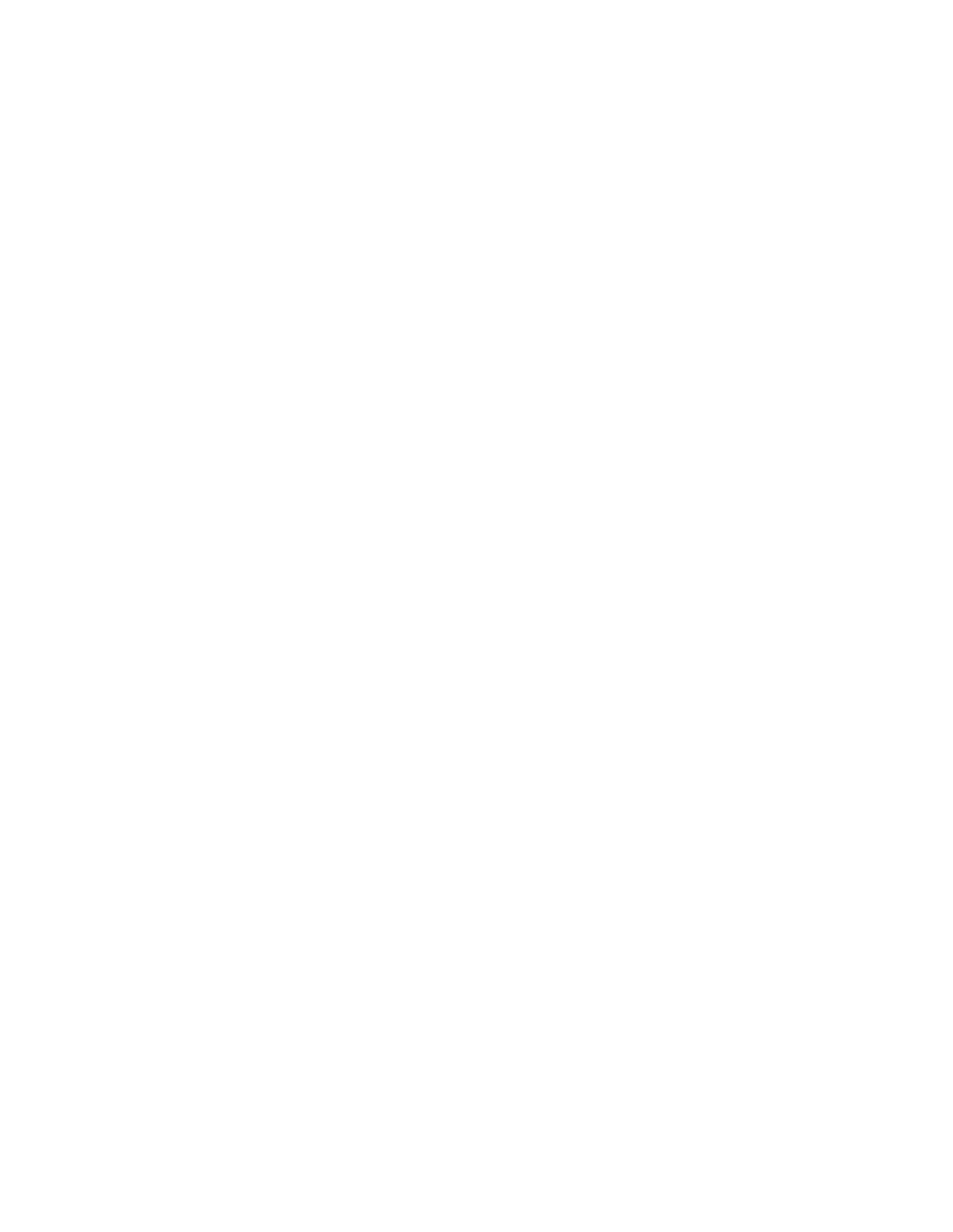#### UDO SECTION 7.09: WAIVER OF PEDESTRIAN CIRCULATION & VEHICULAR December 2018<br>AREA DESIGN REQUIREMENTS **DEVELOPMENT WAS EXPRESSED AND AREA DEVELOPMENT WAS EXPRESSED AND ALTERNATIVE COMPLIANCE COMPLIANCE COMPLIANCE COMPLIANCE COMPLIANCE COMPLIANCE COMPLIANCE COMPLIANCE COMPLIANCE COMPLIANCE COMPLIANCE COMPLIANCE COMPLIANCE C T O W N O F H O L L Y S P R I N G S FI N D I N G S O F F A C T**

Please print responses in blue or black ink or typewrite.

A petition for Waiver may only be approved upon the presentation of sufficient evidence. Please include as much detailed information or describe the unique conditions that would enable the decision making body to make a written determination that:

#### **Findings of Fact**

(1) **The proposed pedestrian circulation and vehicular area design will result in a development pattern which is equivalent to or superior to that achievable under the applicable regulations;**

For DPZ Use only Project  $#_$ Date Received:

 $\square$  Initial  $\square$  Revised  $\square$  Final

(2) **The proposed development will be compatible with and will enhance the use or value of area properties;**

(3) **The proposed development is consistent with the intent of the Comprehensive Plan; and,**

(4) **The proposed development is consistent with the intent and purpose of this UDO.**

## **Certificate of Completion**

I certify that all information presented in this petition is accurate to the best of my knowledge and belief.

Signature: \_\_\_\_\_\_\_\_\_\_\_\_\_\_\_\_\_\_\_\_\_\_\_\_\_\_\_\_\_\_\_\_\_\_\_\_\_\_\_\_\_\_\_\_\_\_\_\_\_\_\_\_\_\_\_\_\_\_\_\_\_ Date: \_\_\_\_\_\_\_\_\_\_\_\_\_\_\_\_\_\_\_\_\_\_\_